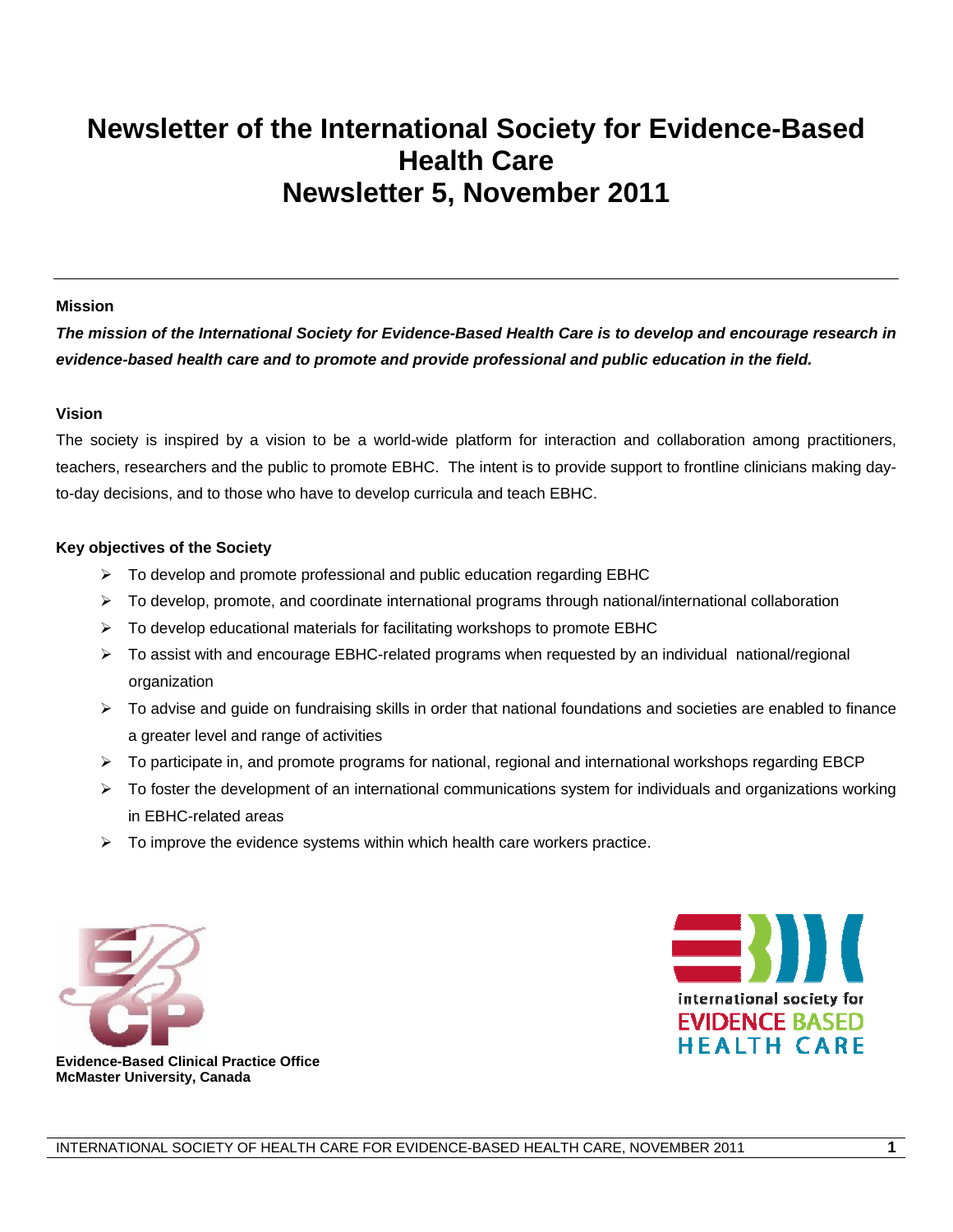# **TABLE OF CONTENTS**

## **EDITORIALS**

## **TEACHING & PRACTICE TIPS**

Implementing healthcare reform through developing evidence-based shared decision making tools..................4 Teaching the contrasting paradigms of evidence-based medicine and quality improvement in residency ..........5

## **RESEARCH & REVIEWS**

| Evaluation of medical residents' ability to perform critical appraisal of evidence and its |  |
|--------------------------------------------------------------------------------------------|--|
|                                                                                            |  |
|                                                                                            |  |

### **RESOURCES & REVIEWS**

| Developing a curriculum for the international society evidence-based health care (ISEHC)12 |  |
|--------------------------------------------------------------------------------------------|--|
|                                                                                            |  |

## **WORKSHOPS AND CONFERENCES**

| Improving your practice / Teaching through evidence-based clinical practice workshop |  |
|--------------------------------------------------------------------------------------|--|
|                                                                                      |  |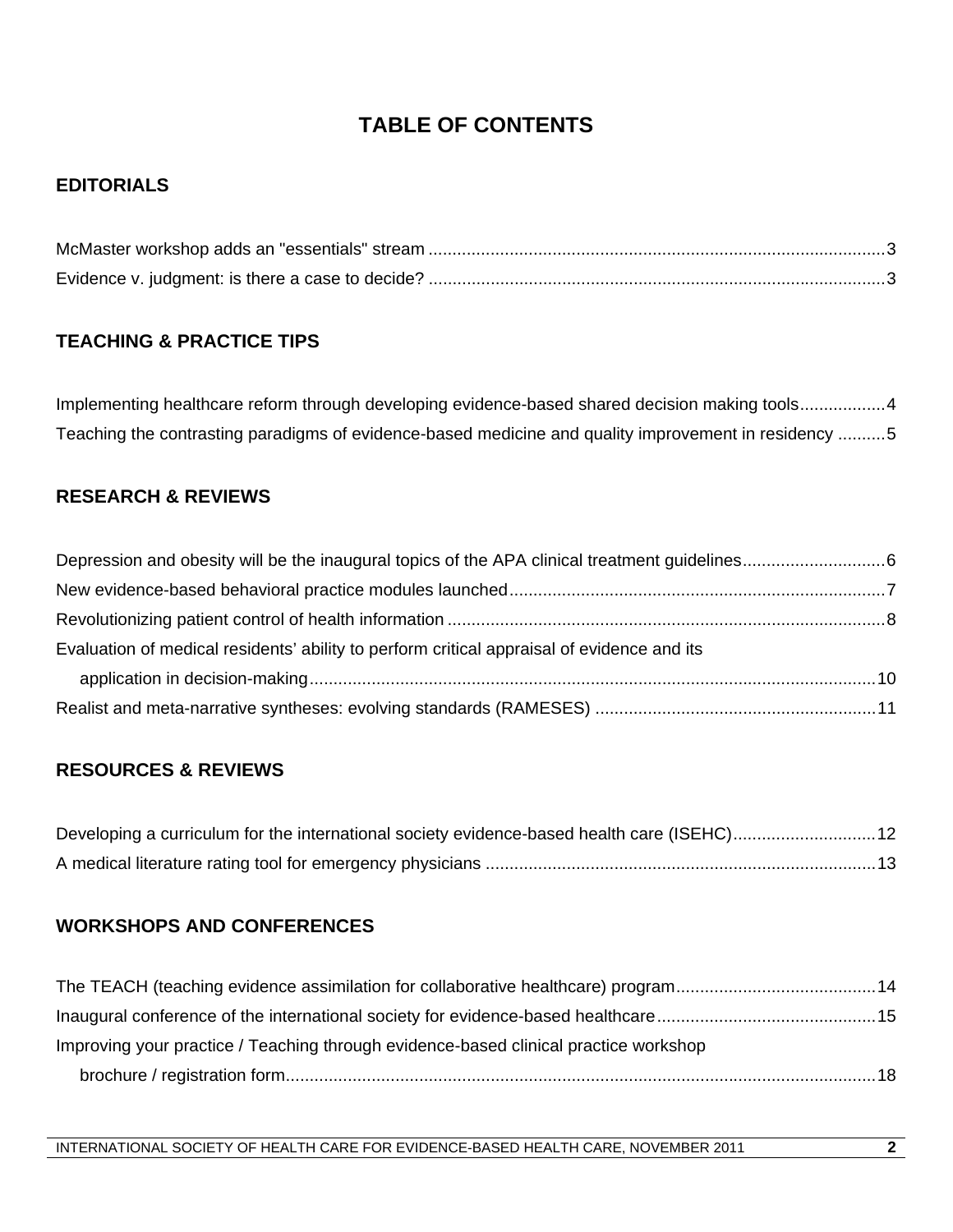# **Editorials**

## **McMaster workshop adds an "essentials" stream**

### **Gordon Guyatt**

The McMaster evidence-based practice workshop started approximately 25 years ago as "How to Teach Critical Appraisal" - is the grand-parent of a worldwide blossoming of workshops that have followed the McMaster model. Evolving through "How to Teach Evidence-based Medicine (EBM)" and now "How to Teach Evidence-based Health Practice (EBHP)" its target audience has always been those with a solid grounding in EBHP principles who are taking on the challenges of teaching those principles to other learners.

Each year, daring learners whose grasp of the basic concepts was more tenuous, have found their way to the McMaster workshop. While such learners typically benefited from a very steep learning curve during the workshop, and typically enjoyed the experience a great deal, the situation was not always ideal. Sometimes, the less experienced learners were left behind in more sophisticated discussions, or felt their time was not optimally spent in extended discussions of teaching issues. Instead, they expressed interest in learning key underlying concepts of clinical epidemiology (e.g. interpreting hazard ratios, confidence intervals, learning how to critically evaluate a metaanalysis, etc.).

Accordingly, this year, we have decided to address the needs of those interested in learning how EBHP and can facilitate making better patient care decisions- rather than learning to teach it to others who would like to visit the Mecca of EBM/EBHP. For the first time, in 2012, the workshop will offer an "EBHP for Improving Clinical Practice" stream. The structure will be identical to the traditional workshop – that is, a focus on small group inter-active learning sessions complemented by large group experiences. One difference from the "How to Teach" stream is that the "Improving Clinical Practice" stream will increase the ratio of teaching done by tutors and tutor trainees versus the participants. Nevertheless, believing that explaining is the best way of testing and consolidating knowledge, we'll still encourage Improving Practice participants to try their hand at demonstrating their understanding to their colleagues. A second difference between the two streams will be the extent to which discussion will be devoted to teaching issues (heavy in the Teaching stream, negligible in the Improving Clinical Practice stream).

Those interested in further details should visit the McMaster website at

http://ebm.mcmaster.ca/index.html

## **Evidence v. judgment: is there a case to decide?**

### **Hertzel C. Gerstein**

The paradigm that is "evidence-based medicine" undisputedly represents one of the most important advances in clinical medicine in the last 50 years. At its core this paradigm mandates that clinical decision-making for a particular patient be based on research that is designed to minimize the likelihood of bias and erroneous results and maximize relevance to that particular patient. The paradigm has driven ever-increasing numbers of epidemiologic analyses, randomized controlled trials, carefully done meta-analyses and clinical practice guidelines and has underpinned the whole global approach to drug approval, good clinical practice and clinical development of new drugs and devices. These outputs have all provided a solid empirical basis for optimizing our patients' health.

But these products of the evidence-based medicine paradigm can be misconstrued, over-interpreted, and inappropriately applied in such as way as to hinder rather than help clinical management. These hazards can be easily mitigated by adhering to a set of simple principles – principles that have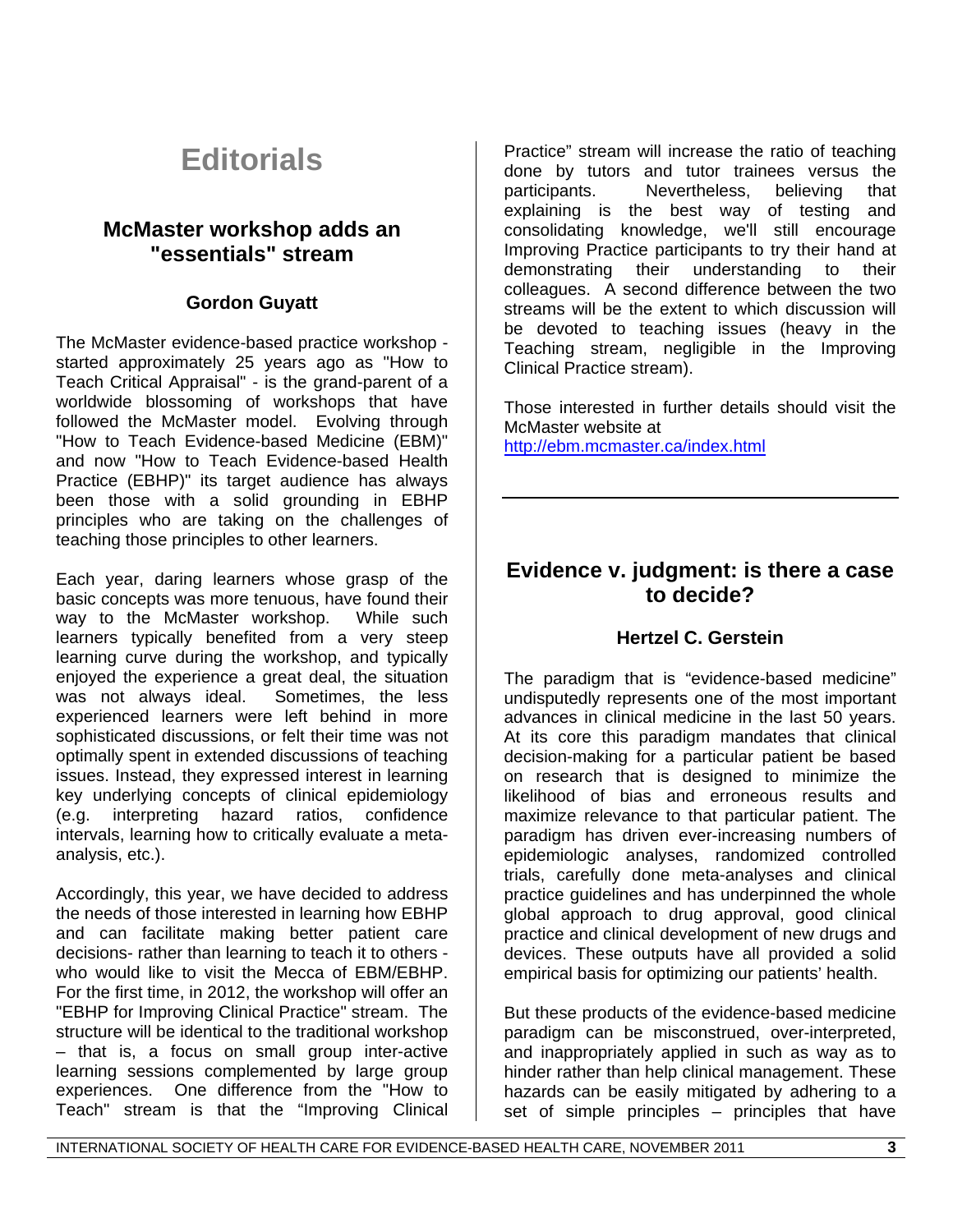always been an implicit part of the paradigm but that are seldom explicitly articulated. They include the following:

- 1. Evidence from the "best" research increases our database or inventory of knowledge pertaining to biology, pathophysiology, diagnosis, prognosis and therapy.
- 2. Even evidence generated by the "best" research has limitations related to the population from which it was generated, the time in history when it was generated, random effects, and the specific design of the research.
- 3. Evidence can inform but cannot dictate the clinical decisions that are made regarding a particular patient. This is because that patient: a) is always part of a subgroup that may or may not have been studied; b) has his or her own unique medical, social, economic, psychological and personal concerns; c) has his or her own unique valuation of all risks/costs and benefits; d) may respond differently than the "average" participant used to generate the evidence.
- 4. Evidence can suggest what is and is not relevant for the "average patient", but any individual patient is never an "average patient". Much judgment is required to assess the relevance of evidence to any one individual patient.
- 5. Clinical decision-making for a particular patient is optimally based on judgment that is informed by the best evidence.

The evidence-based medicine paradigm has clearly increased the rational basis of clinical medicine; but it cannot replace clinical judgment. Applying either evidence without judgment or judgment without knowledge and consideration of the evidence may lead to considerable harm and suffering. Evidence without judgment can be applied by a technician or computer program; judgment without evidence can be applied by a friend. Conversely, only a welltrained, caring and experienced doctor can integrate both evidence and clinical judgment in the best interests of any one particular patient.

# **Teaching & Practice Tips**

# **Implementing healthcare reform through developing evidence-based shared decision making tools**

## **Kasey Boehmer, Kari Ruud, Victor Montori and Annie LeBlanc**

One way to implement evidence-based medicine into practice is through shared decision making; a process that is encouraged by the Patient Protection and Affordable Care  $Act^{(1)}$ . Mayo Clinic's Shared Decision Making National Resource Center (http://dev.shareddecisions.mayoclinic.org/) has been working toward many of the legislation's objectives, primarily by developing, testing, and implementing decision aids.<sup>(2)</sup> Decision aids are tools that present evidence on the risks and benefits of available options to patients, so they can make informed decisions about their medical care in collaboration with their clinicians.

We have found three key challenges in implementing decision aids in clinical practice. Identifying opportunities to use decision aids is not always straightforward: consider predicting when a patient with newly diagnosed depression will be able to discuss the choice of an antidepressant with their clinician. Our team works closely with practices to identify ideal patient candidates and visits in which these discussions could take place. Examples of solutions include flagging the appointment schedule when patients give an eligible reason as they request an appointment with participating clinicians; and intensive manual scanning of the electronic medical record to identify potentially eligible patients prior to their next appointment. Clinic-wide implementation simplifies this process, leaving the identification of eligible patients to clinic staff, but complicates study procedures (e.g., informed consent process, video recording of visits). Another challenge is the manner in which clinicians use decision aids. We design our decision aids to be intuitive in their use with minimal training; however, video recording of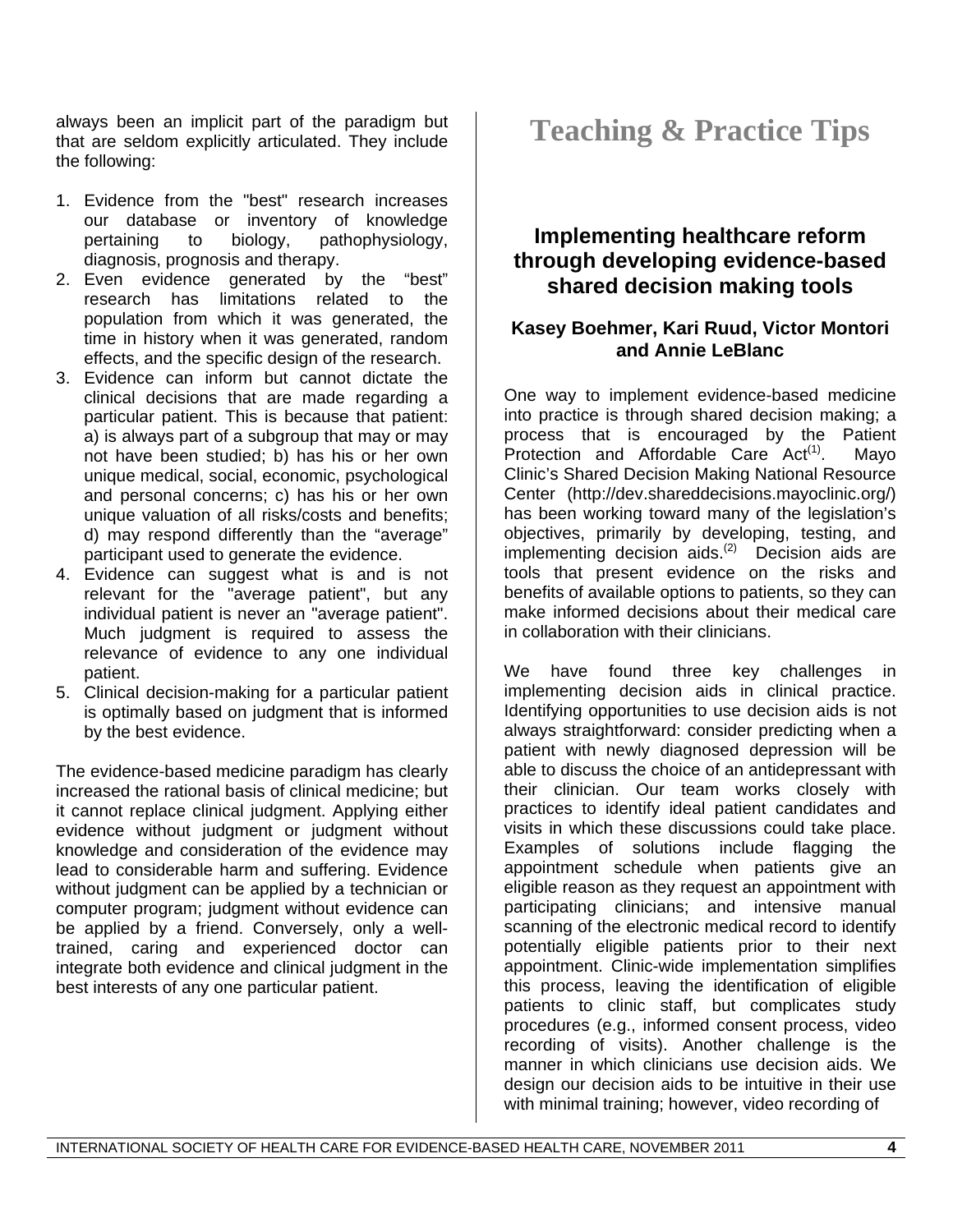clinical encounters revealed wide variations in use of our tools and enforced the need for brief clinician training. To date, our training includes a storyboard, a video demonstration, and specific feedback based on the video. While we have noticed a learning curve, our trials provide limited evidence about its slope and duration (i.e., how many encounters with the decision aids are needed for competency and mastery). In these trials, few clinicians had the opportunity to use the decision aids more than once. This video-supported assessment of fidelity in the use of decision aids has also resulted in an ever-growing video library of encounters ripe for secondary exploration.

Finally, we have encountered challenges with recruitment into our efficacy trials. Sites and clinicians have declined participation based on the perception that decision aids would add too much time to the clinic visit and disrupt workflow. However, we have estimated that, on average, about two to four minutes are added to an encounter in which a decision aid is used (mean primary care visit duration was 24 minutes). Furthermore, many clinicians have reported positive experiences with decision aids and continue to use them after trial completion. Some have anecdotally reported improved efficiencies within and after the visits in which they used decision aids. Longitudinal studies are required to assess the impact of decision aids on practice efficiency.

Our experience designing and implementing decision aids in practice has taught us much about these and other challenges in conducting trials in particular and in translating evidence into practice in general. Based on this experience, we are contributing to regional and national policy with information on the feasibility of incorporating decision aids into clinical practice. There is much to learn about how to do this well, a message that is tempering the initial enthusiasm to legislatively mandate and broadly implement shared decision making. While very promising, the journey to implement decision aids in practice as a method to facilitate evidence-based medicine happen is just beginning.

References

1. "Patient Protection and Affordable Care Act." (PL 111-148, March 23, 2010). Available from: Thomas (Library of Congress),

http://thomas.loc.gov; Accessed: 10/11/11.

2. Ruud K, LeBlanc A, Montori VM. Making Evidence-Based Medicine Happen: Innovations and Interventions in Shared Decision Making. Newsletter of the International Society for Evidence-Based Health Care. 2011 April; 3.

## **Teaching the contrasting paradigms of evidence-based medicine and quality improvement in residency**

## **Mohammed Nabhan, Tarig Elraiyah and M. Hassan Murad**

It has become clear that residents need to learn the basic principles of evidence-based medicine (EBM); to find the best available evidence and apply it to patient care. In addition, even when high quality evidence is available to optimize healthcare decisions, only a small proportion of patients receive this evidence-based care. This suggests that residents would also benefit from learning the principles of quality improvement (QI) to improve the care received by their patients. In recognition of this, the accrediting bodies of residency programs in the United States have now advised that graduating residents and fellows should have a certain (undefined) level of competency in both approaches, QI and EBM. The Accreditation Council for Graduate Medical Education (ACGME) places both types of skills under the same core competency (Practice based learning and improvement, or PBLI). Nevertheless, there are inherent differences between the two fields that present residents with mixed messages.

While EBM focuses on applying external research evidence to patients with emphasis on evaluating internal and external validity; QI derives its interventions from existing local processes, intuition and anecdotes of what worked well in similar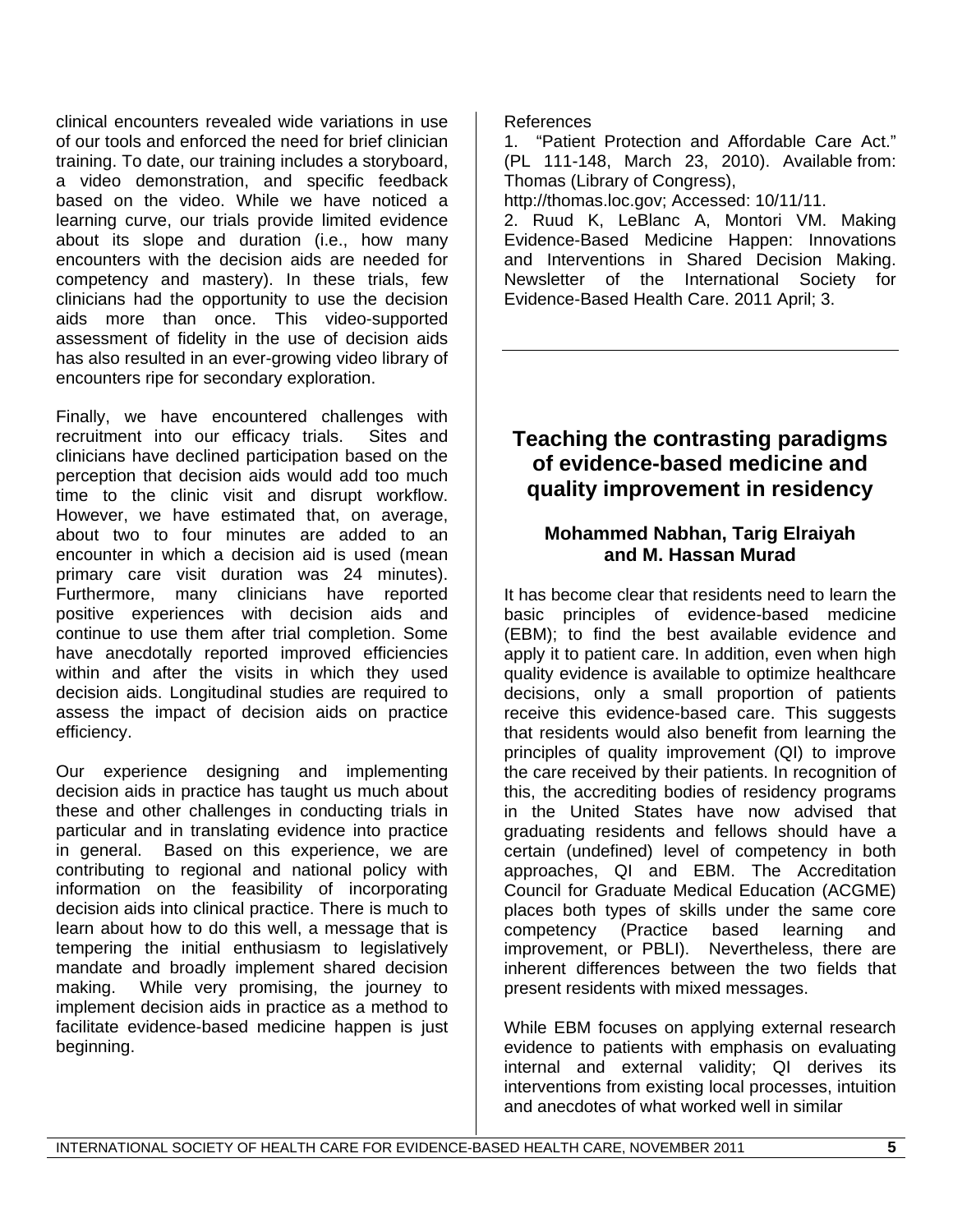settings. $(1,2)$  Further, promoters of QI often distance themselves from key features of methodologically rigorous research by endorsing rapid cycles of changing protocols, small sample sizes, emphasis on using process measures and surrogate outcomes and placing lower emphasis on bias protection measures such as randomization and blinding. Even Institutional Board Review (IRB) approval has been loosely mandated in many QI studies. Furthermore, the quality of underlying evidence supporting a QI intervention is often not explicitly described in these projects. An example would be QI interventions aimed at increasing the proportion of patients with type 2 diabetes who achieve tight glycemic control; an intervention that is not necessarily associated with improved outcomes. The end result is that many QI interventions have had limited applicability and variable buy-in by clinicians.

A potential approach to overcome some of these challenges has been implemented in the Preventive Medicine Residency at the Mayo Clinic through the incorporation of a 3-week rotation in PBLI  $(3)$ . The rotation blends EBM and QI and utilizes experiential learning methodology that incorporates didactic, web based and case based learning components. The rotation culminates with learners designing, implementing and evaluating an intervention that incorporates both EBM and QI. Residents learn the principals of EBM through 5 modules guided by a patient scenario, from forming a search question to appraising several studies with varying designs to applying results to patients via role playing or simulation. Then, residents proceed with a QI project starting with a needs assessment, project charter development, benchmarking, process mapping, root cause analysis, affinity analysis, Plan-do-study-act cycles, and pre and post intervention testing. Two of the projects conducted by our residents over the last 5 years have been published in peer reviewed journals. (4,5)

Although 'marrying EBM and QI' has been advocated,  $(1)$  combining EBM and QI learning in a seamless fashion is fairly innovative and, to our knowledge, not very common. We present our experiences in this area to aid those of us who are involved in residency curricula and are interested in improving learners' competency in PBLI. We are willing to share additional details of our model, and

we further encourage other programs that have developed similar learning activities to disseminate details to help educators face the challenge of teaching the concepts of both EBM and QI.

References

- 1. Paul Glasziou, Greg Ogrinc, Steve Goodman. Can evidence-based medicine and clinical quality improvement learn from each other? BMJ Qual Saf 2011;20(Suppl 1):i13-17.
- 2. Kaveh G. Shojania and Jeremy M. Grimshaw. Evidence-Based Quality Improvement: The State Of The Science. Health Affairs. 2005; 24 (1):138- 150.
- 3. Varkey P, Karlapudi SP. Lessons Learned From a 5-Year Experience With a 4-Week Experiential Quality Improvement Curriculum in a Preventive Medicine Fellowship. J Grad Med Ed. 2009; (1)3: 93-99
- 4. Varkey P, Sathananthan A, Scheifer A, Bhagra S, Fujiyoshi A, Tom A, Murad MH. Using qualityimprovement techniques to enhance patient education and counselling of diagnosis and management. Qual Prim Care. 2009;17(3):205- 13.
- 5. Varkey P, Cunningham J, Bisping DS. Improving medication reconciliation in the outpatient setting. Jt Comm J Qual Patient Saf. 2007 May;33(5):286-92.

# **Research & Reviews**

# **Depression and obesity will be the inaugural topics of the APA clinical treatment guidelines**

## **Bonnie Spring and Steve Hollon**

The topics of the first two clinical treatment guidelines to be developed by the American Psychological Association will focus on management of depressive disorders and obesity.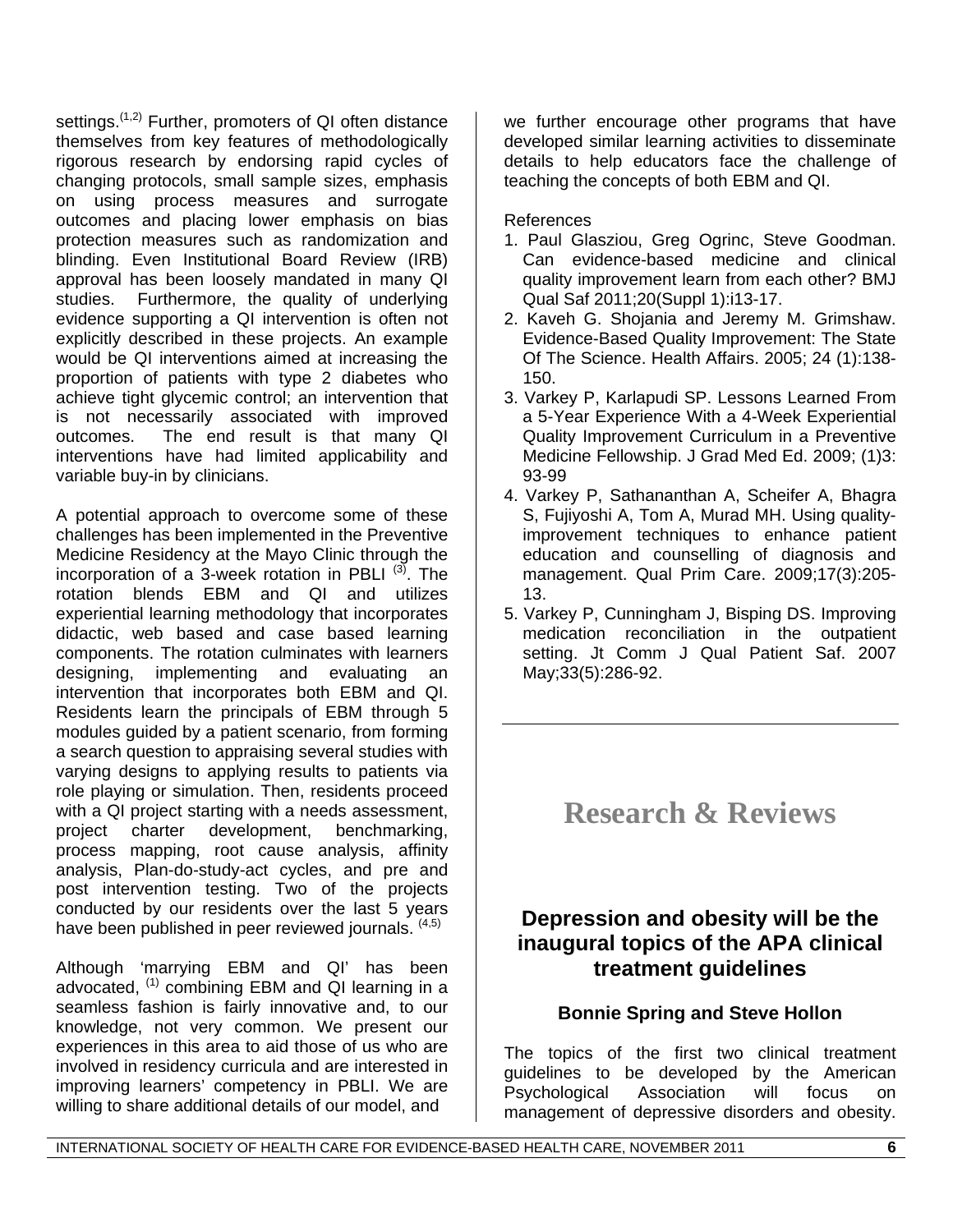The committee concluded that these guidelines should consider recommendations suitable for all ages (including children and older adults), as well as age-specific treatment recommendations.

The committee arrived at its decision following a lengthy review process. After examining various disorders and conditions as potential guideline topics over the preceding months, the committee narrowed the focus to four: depressive disorders, obesity, oppositional-defiant disorder, and posttraumatic stress disorder. The committee organized assessments and discussion of each of these topics around six criteria:

- 1) Relevance of each topic for clinical psychologists
- 2) Importance of each topic (including such factors as prevalence, symptom severity, and socioeconomic burden)
- 3) Perceived need for a treatment guideline for each topic
- 4) Perceived value of a treatment guideline for each topic (such as the impact the guideline would have beyond other available materials on the topic)
- 5) Quantity of evidence that would support a treatment guideline for each topic
- 6) Feasibility of developing a treatment guideline for each topic

In the end, the committee decided unanimously that all four topics were worthy of guideline development but that depressive disorders and obesity ranked somewhat higher because of the large number of people they affect.

The next step will be the establishment of guideline development panels for each topic. These panels will work with the steering committee to formulate questions that will drive systematic reviews of the research literature and will take the lead roles in producing guidelines on the basis of these systematic reviews. At its next meeting, the steering committee will weigh the options for how the systematic reviews should be conducted and what specific format the treatment quidelines will take. The Institute of Medicine's recent standards for systematic reviews and guidelines will shape the committee's approach.

# **New evidence-based behavioral practice modules launched**

## **Molly Ferguson and Bonnie Spring**

Evidence-Based **Behavioral-Practice** Training Modules for CE Credit

The Evidence-Based Behavioral Practice (EBBP) project has launched two new modules. These modules are available free of charge at www.ebbp.org/training.html.

#### *Stakeholder Dialogue about Evidence-Based Practice*

The module on Stakeholder Dialogue about Evidence-Based Practice was authored by Bonnie Spring, PhD, Molly Jean Ferguson, MPH, Elena Carbone, DrPH, RD, LDN, and Elizabeth Ryan, EdD, and launched in September 2011. The module provides learners with didactic content and examples of practice-based research, communitybased research, and community-based participatory research. The module also includes 60-90 second video clips that present interviews with various community, practitioner, and academic stakeholders' opinions on barriers and facilitators to conducting research and implementing evidencebased practices in practice and community settings.

#### *Implementation of Evidence-Based Practices*

The Implementation of Evidence-Based Practices module was authored by Bonnie Spring, PhD, Molly Ferguson, MPH, Debra Pender, PhD, LCPC, NCC, ACS, and Amy Starin, PhD, MSW, officially launched in September 2011. The module provides learners with the information to understand the process of implementing evidence-based practices and applying knowledge to better navigate challenges in real-life scenarios. Learners are provided didactic content on implementation science, and are then able to practice their implementation skills with two case examples derived from actual implementation efforts.

Seven additional modules are currently available on our website: *The EBBP Process*, *Searching for Evidence*, *Introduction to Systematic Reviews*,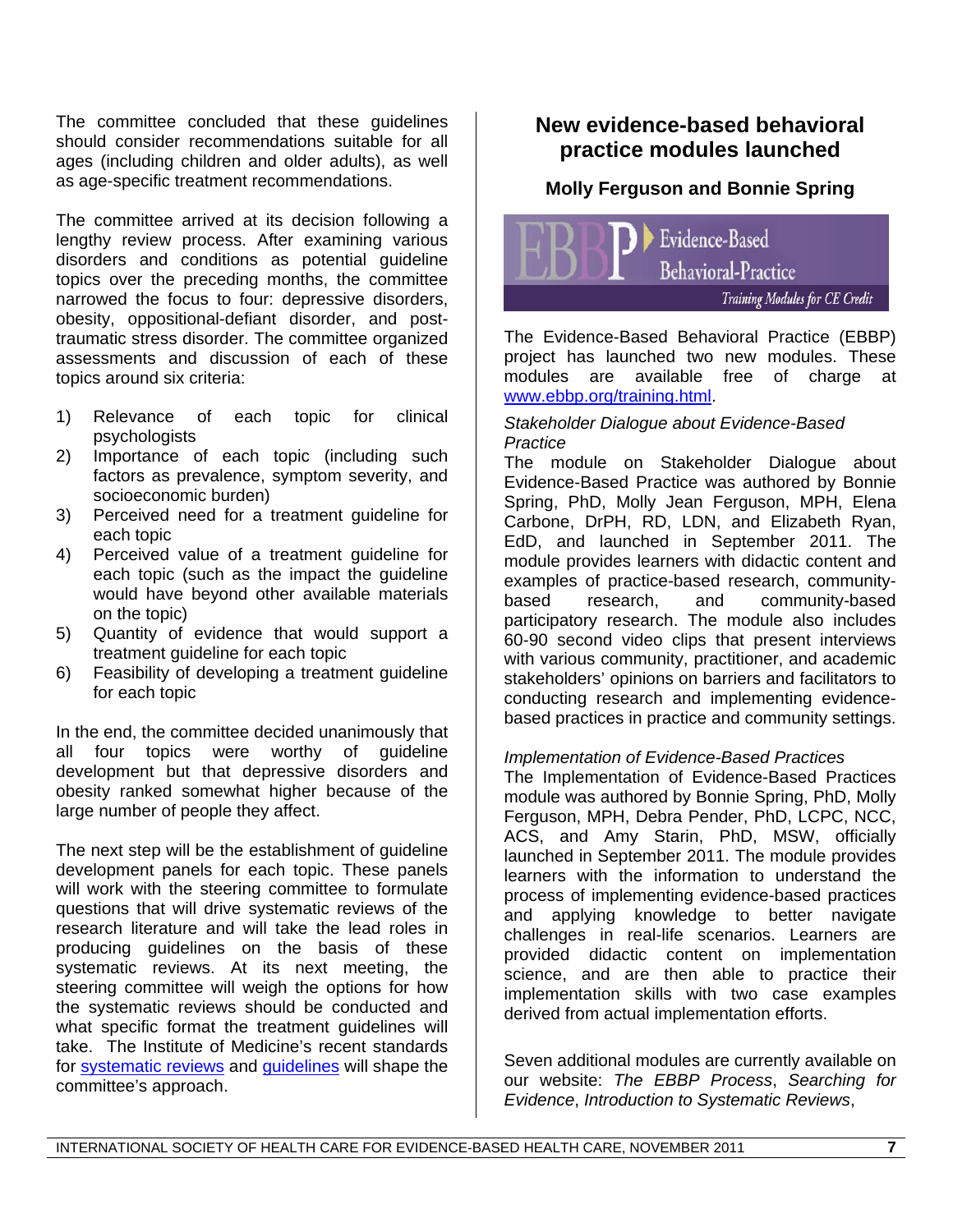*Critical Appraisal*, *Randomized Controlled Trials (RCTs)*, *Shared Decision-Making with Individual Clients*, and *Collaborative Decision-Making with Communities*. Select modules are available for continuing education credit for physicians, nurses, psychologists, and social workers.

For more information about the EBBP Project, visit the project's main website at www.ebbp.org. Please contact Molly Ferguson, the EBBP Program Manager, at m-ferguson@northwestern.edu with any questions/comments.

# **Revolutionizing patient control of health information**

### **David Chan, Michelle Howard, Lisa Dolovich and Gillian Bartlett**

In a traditional health care interaction, clinicians are the holders of patient's medical information. In recent years, patient information is increasingly likely to be in a structured electronic health record (EHR) which is held in the physician's office. The general argument for EHRs is that they can improve quality of patient care by better coordination of information among patient's healthcare providers – the province of Ontario is investing enormous resources to "provide a single, harmonized and coherent eHealth Strategy for Ontario that supports the government's health agenda' by 2015"

(http://www.ehealthontario.on.ca/about/index.asp).

The U.S. has a more aggressive plan to ensure wide implementation of EHRs by 2014 as part of their economic stimulus plan.

In addition to better information coordination by clinicians, there are many reasons why providing patients with their health information may be beneficial. The role of the clinician as the 'protector' of patients' health information is being questioned as an increasing number of patients are taking advantage of Personal Health Records (PHR) or Patient Controlled Health Records PCHR) that are available online to collect, manage and control their own health information.

A PCHR is different from a PHR in that it is designed, with user input, to give patients a lifelong, standard-based EHR that is under their control. A PCHR may gather information from other EHR sources but it also contains information generated by the patient as well as by health applications which the patient chooses to participate in. Important applications (or "Apps") include secure messaging, online booking, specific disease self-management, and others that are designed to promote health and wellness. Patients obtain copies of their record either by requesting it from their health providers, or by "subscribing" to EHR sources which provide this service.

Since 2002, the Department of Family Medicine, McMaster University, has been developing MyOSCAR (My Open Source Clinical Application Resource; www.MyOSCAR.org), a web-based PCHR. Patients with a MyOSCAR account can decide on their own data sharing policy. There are default sharing policies the patient can use, for example, parents or Power of Attorney may read and write the entire record, a public health nurse may read and write only to the immunization folder, and a friend may only read and write to the secure messages. Patients may choose to enable the "glass-breaking" option which gives permission to health care professionals to read certain areas of his/her record, such as drug allergies, medication list, and list of medical health conditions, if the patient's doctor is one of the 1500 physicians (covering about 2.5 million patients) across Canada currently using the EHR OSCAR (Open Source Clinical Application Resource) system. Every access to a patient's record is tracked and recorded with an audit trail. The patient may choose to be notified when his/her record has been accessed. The ability to receive information or documents from the EHR requires confirmation of the patient's identity (known as authentication) and a signed consent for appropriate use.

MyOSCAR is based on Free/Open Source Software (FOSS) which means that the software source code is open for peer review and customization. FOSS has been shown to foster community support and involvement. FOSS allows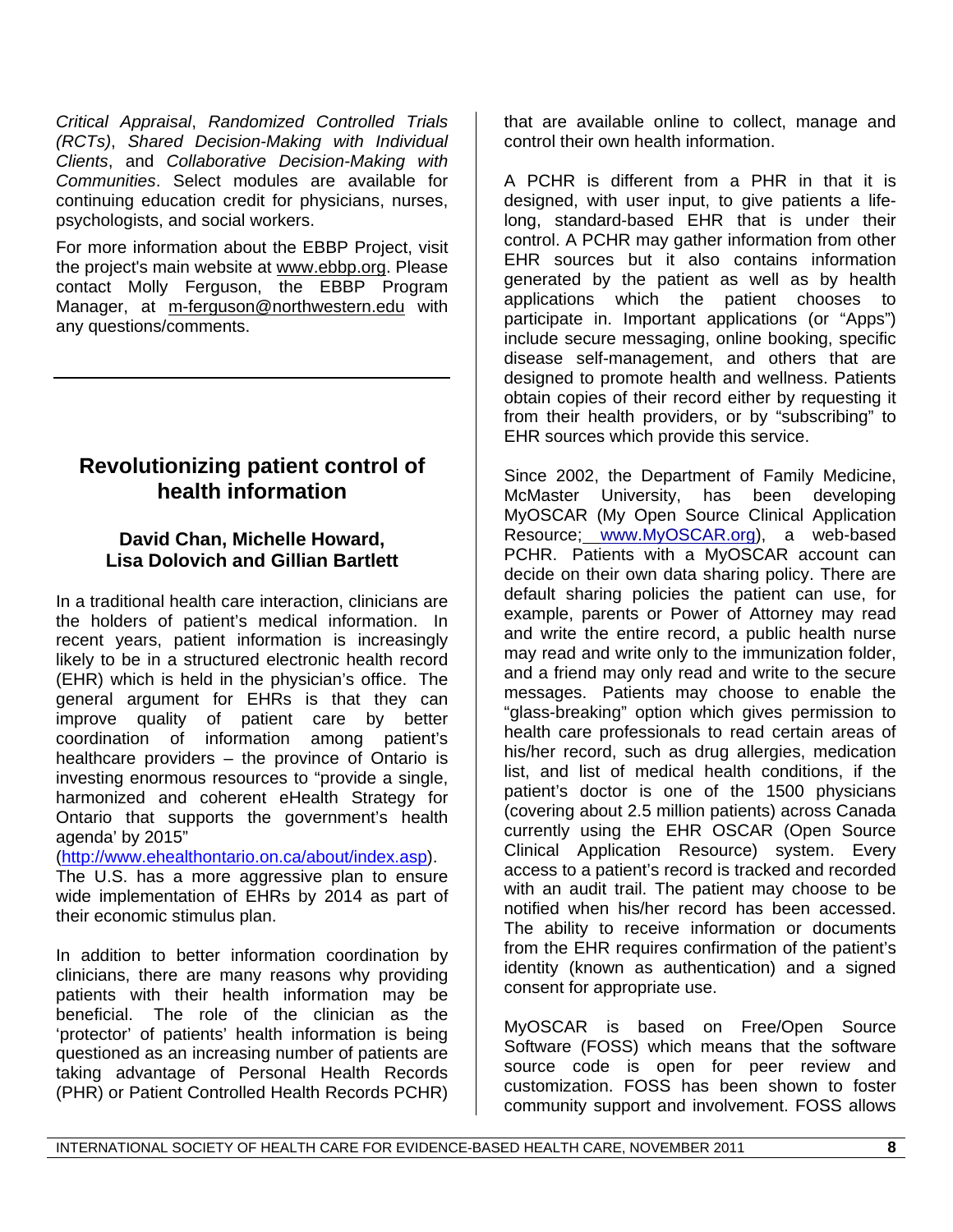for development and contributions from users internationally, and is freely distributed.

The implementation of evidence-based quality care depends on successful interaction with patients and access to appropriate information on patients' disease status. It has been proposed that PCHRs may provide more and better health information for clinical decision-making, improve efficiency, increase patients' involvement in their own care, improve their health outcomes, and enhance patient-clinician interactions and relationships. MyOSCAR currently supports information such as patient-reported symptoms and monitoring of drug safety and effectiveness. MyOSCAR allows patients to access test results from their family practice at specialist appointments, track blood pressure measurements taken at a pharmacy, and their medication use, including over-the-counter.

There is tremendous interest by many academic groups and funders who are undertaking and supporting research and evaluation projects of different potential uses of MyOSCAR. A growing network of researchers from across Canada and elsewhere is developing as a larger collaborative. Several small pilot tests have been completed in the Department of Family Medicine, McMaster University. Examples include use of MyOSCAR for pregnancy care, hypertension management and medication management. The randomized controlled trial for pregnancy care provided woman in the intervention group with specific information from their health record related to evidence-based personal pregnancy care needs at appropriate times. There was six-fold difference in the use of the PCHR by women in the personalized information group compared to the group receiving only general pregnancy information. The MyBP study was a pilot randomized controlled trial investigating MyOSCAR for patient selfmanagement of hypertension (versus a control group on a waiting list). Patients entered blood pressure readings and shared these with health professionals at their convenience and received recommendations on management, in addition to education on lifestyle and risk factors. MyOSCAR produced graphs of blood pressure readings indicating whether readings were in the controlled range. Nearly all (93%) patients in the intervention group entered at least one BP reading into their MyOSCAR record and 80% of patients using

MyOSCAR had created a personal action plan. The MyMEDs study was a small pilot examining the feasibility of MyOSCAR to capture information on drug safety and effectiveness by capturing symptom information before and after receiving a new medication. Using patient completed tools on symptoms, MyOSCAR was able to identify medications with common adverse effects and monitor symptom changes over time.

Other ongoing research studies, funded by the Canadian Institutes for Health Research, include the electronic Asthma Action Plan System (eAAPS), and an in-depth exploration of users' perceptions of various features of MyOSCAR.

We are now (October 2011) embarking on the largest roll-out of MyOSCAR to date, to the family medicine population of 3 large teaching practices in Hamilton and Kingston Ontario, to examine implementation issues. The practices of 10 physicians will participate in the pilot, and approximately 10,000 patients will receive an invitation letter and a MyOCSAR account. The uptake of PCHRs has been slow in Canada and elsewhere. There are concerns by health care providers about increased workload, liability of electronic communications, accuracy of patient inputted information, and patient privacy. PCHRs with EHRs have the potential to contribute to higher quality care and improved efficiencies which are desperately needed in order to sustain health care systems through better coordination of clinical information, improved patient-provider relationships, and the ability for some patient groups to have more control over their health. Much more research is needed on how to overcome the logistic challenges of design, implementation and sustainability, the impact on clinical practice processes and patient behaviour, and the impact of PCHRs on health outcomes and cost-effectiveness.

For more information on MyOSCAR contact David Chan (dchan@mcmaster.ca) and for information on MyOSCAR research contact Lisa Dolovich (ldolovic@mcmaster.ca).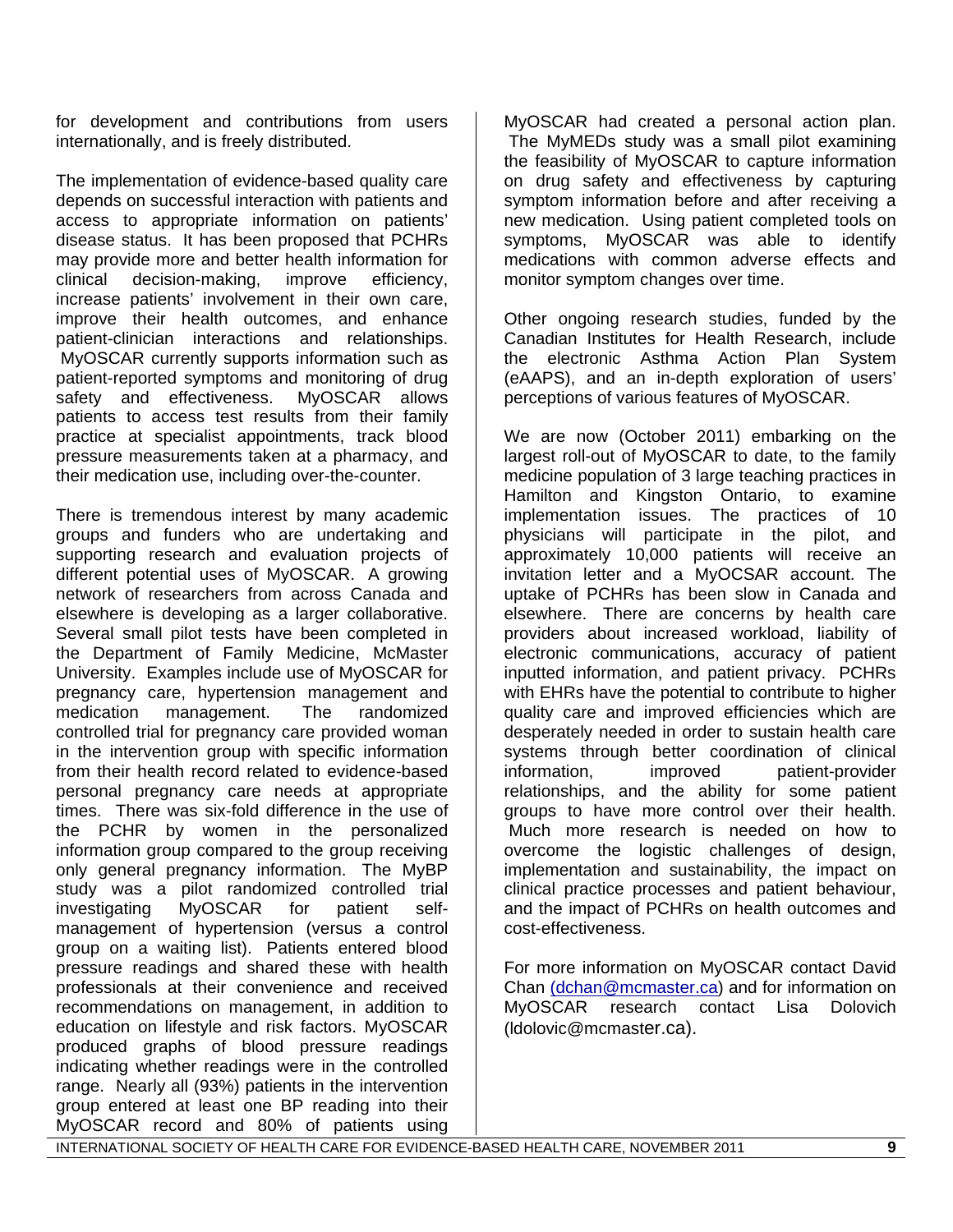## **Evaluation of medical residents' ability to perform critical appraisal of evidence and its application in decision-making**

## **Arial Izcovich, Martin Díaz, Carlos Gonzalez Malla, Matias Manzotti, and Hugo Catalano**

The appropriate use of high-quality evidence to inform medical decisions is a skill that develops and improves with proper training. Medical schools in Argentina do not usually teach this skill as part of the curriculum.

We conducted two observational studies to evaluate the ability of resident physicians at the German Hospital of Buenos to perform critical appraisal of the evidence and to identify barriers faced by physicians in training regarding use of the best high-quality evidence for decision and recommendation making: Rate of Evidence Round (RER) and Challenge Round (CHR)

The **RER** study entailed critical appraisal of the evidence used to answer questions generated from weekly medical seminars over a 6-month period by both six Internal Medicine residents and a physician with advanced training in Evidence-based Medicine (EBM) expert physician.

Participating physicians completed an online form and rated evidence as high, moderate, low or very low quality, and justified their rating. The online form was based on the five criteria proposed by GRADE to rate the quality of evidence: directness, study limitations, imprecision, inconsistency and publication bias. We calculated the inter-rater agreement between the residents and the EBM expert with the kappa coefficient (k). We compared the critical appraisal ability of less versus more experienced physicians in training (residents in 1<sup>st</sup> and  $2^{nd}$  year, R1 and R2, versus residents in the  $3^{rd}$ and  $4<sup>th</sup>$  year, R3 and R4).

The **CHR** trial involved weekly meetings, over a 5 month period, in which medical residents competed against two experts in EBM. In each meeting, a clinical scenario was presented which competitors resolved over the next week based on the best

quality-evidence they could locate. After one week, each competitor completed an online form that included the following items: PICOT (population / intervention / comparison / outcome / type of question) question, details about their literature search (keywords, site of search and articles retrieved by the search), selected articles to inform their recommendation, their solution to the clinical scenario, strength and justification of their recommendation (weak or strong). A third physician with expertise in EBM who did not participate in the Challenge Round analyzed the recommendations performed by the resident groups and compared them to those done by the group of EBM experts. The recommendations made by residents were deemed "adequate" or "inadequate" relative to their match or mismatch with those performed by experts.

The results in the **RER** study found the following levels of agreement for rating evidence between residents from each year and an expert in EBM: R1: -0.4 (95%CI -0.8 to 0), R2: -0.4 (95%CI -0.9 to 0), R3: 0.1 (95%CI -0.5 to 0.7), R4 0.8 (95%CI 0.3 to 1). The most frequent areas of disagreement were identification of bias: R1: 37.5% disagreed with the expert in EBM, R2: 60%, R3: 55%, and R4: 11%, and in identification of imprecision: R1: 69% disagreed with the expert in EBM, R2: 40%, R3: 33%, and R4: 0%. We observed that residents with less training (R1 and R2) were more likely to disagree with the expert in EBM when rating the quality of evidence RR: 3.3 (95%CI 1.1 to 19.2), evaluating risk of bias RR: 4.3 (95%CI 0.8 to 4.3) and assessing for imprecision RR: 5.4 (95%CI 1.07 to 10.8) compared with more experienced residents.

Fourteen questions were generated from the clinical scenarios presented in the **CHR** study that led to 4 strong and 10 weak recommendations made by residents. The physician with expertise in EBM that evaluated recommendations felt that 42% (CI 95% 26 to 58%) of medical residents**'**  recommendations were adequate, and that 80% (95%CI 59 to 100%) of these were correctly justified. The adjudicating physician concluded that the causes of an inadequate recommendation were: mistakes formulating the clinical question (62%; CI 95% 41 to 83%), inadequate searching for the evidence (48%; CI 95% 26 to 69%),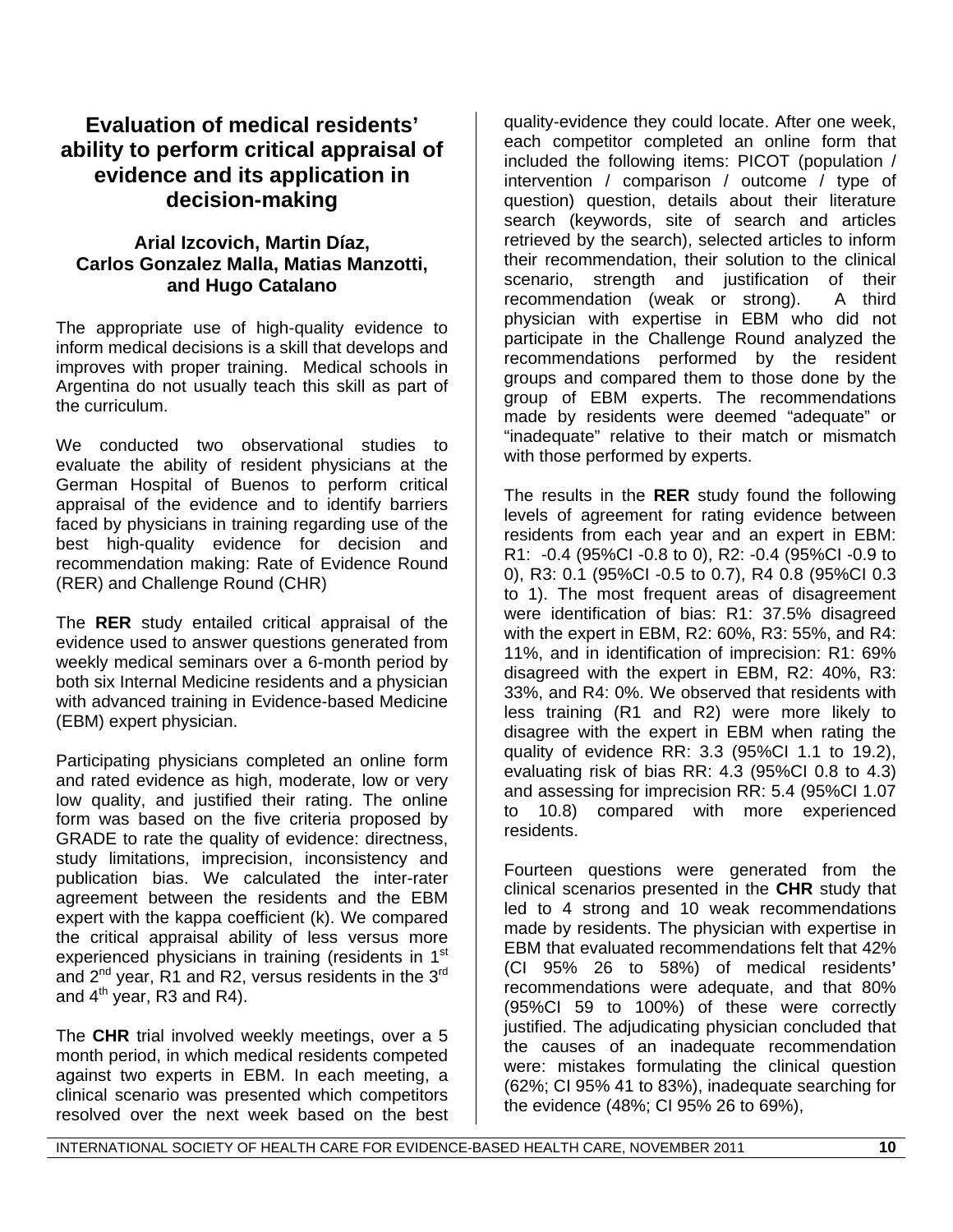misinterpretation of the evidence (54%; CI 95% 37 to 70%) and mistakes in using the evidence to develop a recommendation (14%; CI 95% 4 to 40%). A univariate model analysis showed that both, mistakes made while constructing the question (RR: 2 CI 95% 1.05 to 3) and misinterpretation of the obtained data (critical appraisal and results analysis, RR: 5.7 CI 95% 1.7 to 30) increased the risk of making an inadequate recommendation.

The results of these experiences suggest an increased proficiency in critical appraisal skills as internal medicine residents, whose residency program includes daily EBM activities, progress in their training. Obstacles for optimal use of the best evidence for decision making may include:

- 1) proper formulation of clinical questions,
- 2) interpretation of the evidence, and
- 3) difficulties in performing critical appraisal of the literature.

While larger studies are required, ideally with use of a more rigorous process for adjudication, the information from our preliminary work may be helpful for informing teaching strategies to improve the way in which evidence is used to formulate recommendations and make clinical decisions.

## **Realist and meta-narrative syntheses: evolving standards (RAMESES)**

### **Trisha Greenhalgh and Geoff Wong**

The RAMESES project is an international collaboration between academics and policymakers to develop methodological guidance, publication standards and teaching resources for realist and meta-narrative evidence syntheses.

Complex social interventions present a challenge for the systematic reviewer. Policymakers need to know not merely whether a complex intervention works, but how and why it works. Two promising methods are realist review (which asks "what

works, for whom, in what circumstances and why?"); and meta-narrative review (which asks "how have researchers conceptualised, theorised and empirically studied this complex topic?").

This project is funded by the UK's NIHR Service Delivery and Organisation (SDO) Programme. The RAMESES project will: (1) study examples of both 'exemplary' and 'problematic' reviews in the literature; (2) provide support for a sample of ongoing reviews and a discussion forum for practitioners; (3) run an online Delphi panel of experts; (4) produce and iteratively revise quality and reporting standards; and (5) pilot training resources

The RAMESES project is led by Professor Trisha Greenhalgh and Dr Geoff Wong from Barts and the London School of Medicine and Dentistry (UK) and Professor Ray Pawson from the University of Leeds (UK). Collaborating partners in the RAMESES project include representatives from 6 countries and 25 organisations.

If you would like to find out more about and/or join the RAMESES project please email Geoff Wong (grckwong@gmail.com) or visit our online discussion list at: www.jiscmail.ac.uk/rameses.

# **Resources & Reviews**

# **Developing a curriculum for the international society evidence-based health care (ISEHC)**

#### **Craig M. Mellis**

The mission of the newly created International Society Evidence-based Health Care (ISEHC) is to "foster & promote Evidence-based Health Care (EBHC) globally" (Prasad, 2010), and one of the initial aims is to develop a universal, clinically integrated EBHC curriculum, appropriate for both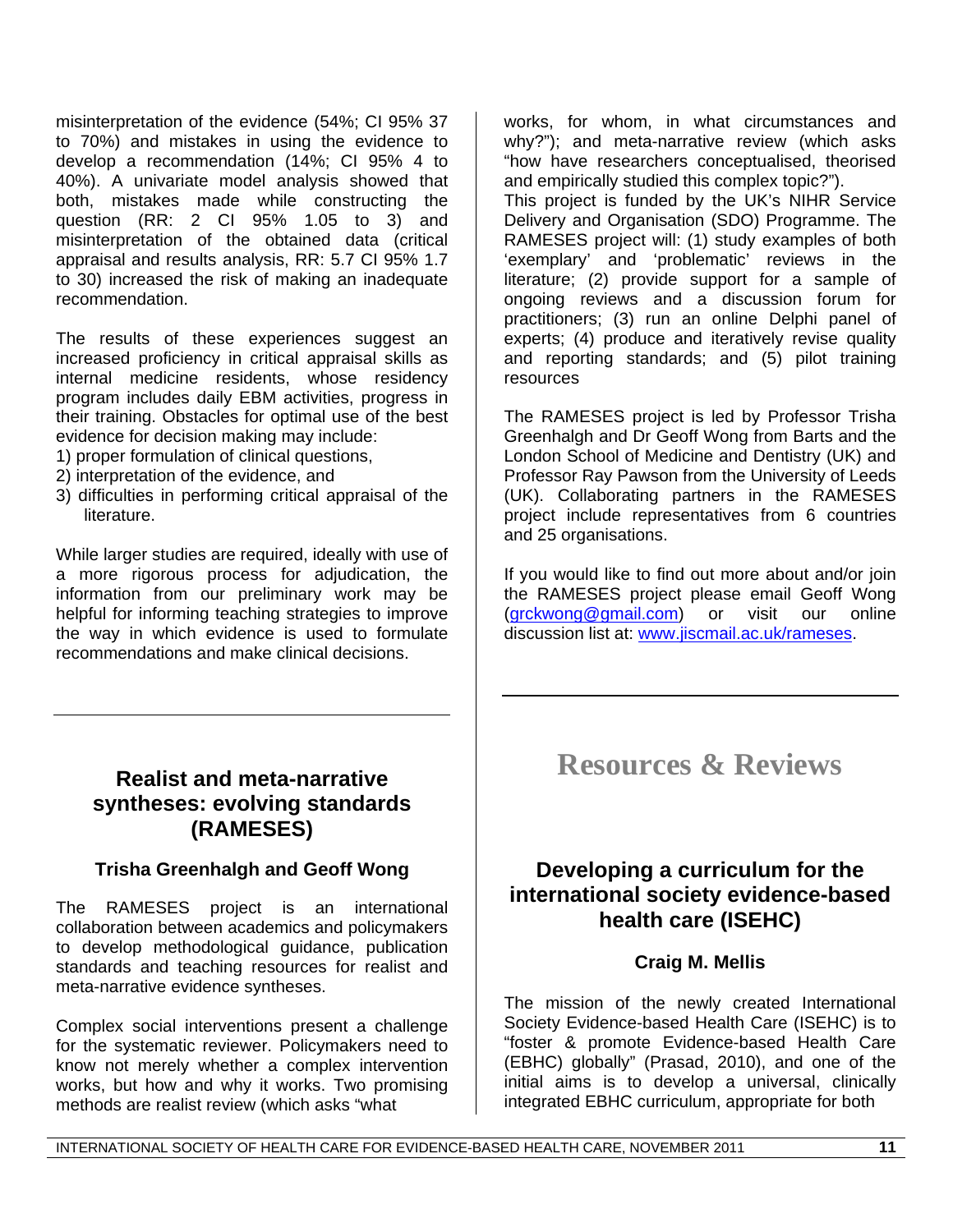medical schools and residency programs. The overarching intent of such an ISEHC curriculum is to provide an explicit, minimum skill set to enable all health care professionals to practice life-long EBHC.

Curriculum development is a complex process, and involves many discrete steps, apart from curriculum content (Coppus, 2007; McKimm, 2007). These include: Identifying the needs of the learners; agreeing on the aims, objectives, and learning outcomes of the curriculum; organization of the curriculum content (eg, discrete modules, recommended sequence); identifying and training clinical tutors to champion integrated EBHC; collating existing, and creating new learning resources, including e-learning modules, EBHC teaching videos, and published articles, such as "EBM Teaching Tips"; agreeing on a teaching strategy; providing an optimal educational environment . Of primary importance is that the teaching and learning is seamlessly integrated into day-to-day clinical care, such as morning report, ward rounds, outpatient clinics, morbidity and mortality meetings, and Journal Club.

The desired outcome from this proposed curriculum is that all clinicians will have a clear understanding of the principles of both EBHC, and Information Management (Slawson, 2005). Further, that with repeated clinical application of EBHC junior doctors will develop a life-long habit of EBHC. Because practicing clinicians have neither the time nor expertise to critically appraise original (primary) research papers, they are increasingly relying on pre-processed ('filtered') information to address their specific clinical questions. Nevertheless, clinicians must be aware of the classical steps in EBHC. Namely, acknowledging knowledge gaps, framing individual patients' clinical questions, finding the best available evidence, appraisal of that evidence, and determining whether the evidence is valid, important, and applicable to their patient. Clinicians must also be proficient in communicating the results of published evidence clearly to their patients, as well as determining their patients' values and preferences regarding the implications of these findings.

Although infrequent, clinicians will sometimes need to spend the time required to critically appraise an

original article. To do this, they must have sufficient skill to know *which* article to choose. As a minimum, clinicians need to be aware of the major threats to validity in articles on therapy (both individual RCTs and systematic reviews), evaluation of diagnostic tests, and observational studies (relating to questions of either harm or prognosis). For example, in a therapy article; was there random allocation of subjects and was randomization concealed?; what proportion of subjects were lost to follow-up?; and was the outcome measure important to the patient? For a systematic review: was there likely to be publication bias?; was there substantial heterogeneity between primary studies?; and can you effectively interpret forest plots?

Thus, clinicians must know where to find appraisal checklists, such as the 'JAMA User's Guides' (Guyatt, 2008), and be aware that different checklists are required for different question types. As well as these checklists, clinicians must also be made aware of the risks of being misled by 'spin' in the published literature (Montori, 2004). This includes simple advice, such as confining their reading of original articles to methods and results. Further, to beware of being potentially mislead by early stopping of trials for benefit; trials with low event rates; implausibly large treatment effects; small, but statistically significant treatment effects; faulty comparators; composite end-points; subgroup analyses; and claims of non-inferiority ('equivalence').

Many different statistics are used to describe treatment effect, and clinicians must be able to interpret both absolute measures (Absolute Risk Difference and Number Needed to Treat for Benefit), and ratios (Risk Ratios, Odds Ratios, Hazard Ratios, and Relative Risk Reduction). They must also be able to distinguish statistical significance from clinical relevance; to be cautious interpreting surrogate outcome measures; to appreciate the power of a study; to understand the role of chance, and how this is assessed; plus the ability to interpret the information contained within reported 95% Confidence Intervals.

A major emphasis of the teaching and learning of EBHC should be on Information Management (Slawson, 2005), and specifically how to find and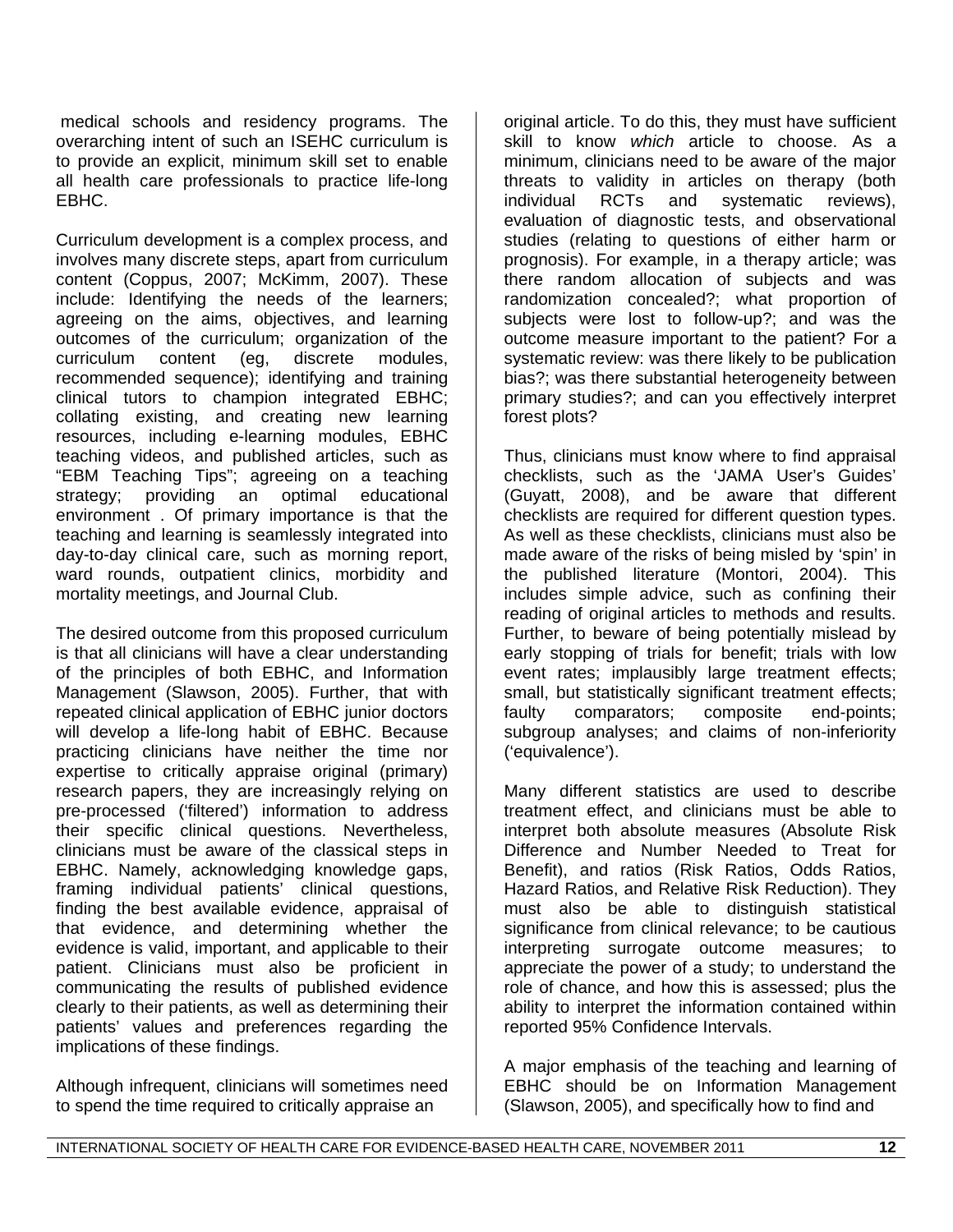use high quality, secondary ('filtered' or preprocessed) information sources. These include abstracts in the journal Evidence-based Medicine (& ACP Journal Club), Cochrane reviews, systematic reviews, and electronic textbooks (eg, "Up-to-Date" and "ClinicalEvidence") – all of which are specifically designed to enable clinicians to obtain rapid answers to their clinical questions. In an effort to keep pace with important clinical advances, learners should also be aware of the valuable role of high quality 'alert systems', such as "EvidenceUpdates" (BMJ Group, 2011).

This discussion paper is a brief overview of the issues to be considered in developing a generic ISEHC curriculum, and should be viewed simply as the starting point towards the eventual development of a universal, clinically integrated EBHC curriculum. On behalf of the curriculum committee of the ISEHC, we welcome feedback and suggestions from the EBHC community regarding all aspects of the process and content of this proposed EBHC curriculum.

#### References

- *1.* BMJ Group. Evidence Updates from the BMJ evidence centre. *http://group.bmj.com/products/evidencecentre/evidence-updates*
- *2.* Coppus, FPJ Sjors et al. (2007). A clinically integrated curriculum in Evidence-based Medicine for just-in-time learning through onthe-job training: The EU-EBM project; *BMC Medical Education. 7:46; 1-10*
- *3.* Guyatt, G et al Users' guide to the medical literature. McGraw Hill, 2008
- *4.* McKimm, Judy. (2007). Curriculum design and development: *BMC Medical Education. 7:46*
- *5.* Montori, VM et al. (2004). User's guide to detecting misleading claims in clinical research reports. BMJ 329:1093-1096
- *6.* Prasad, K. (2010). Mission, Vision and Structure; *International Society of Evidence-Based Health Care. Newsletter 1; 4-6*
- 7. Slawson, CD et al. (2005). Teaching Evidence-Based Medicine: Should We Be Teaching Information Management Instead?: *Academic Medicine. 80:7; 685-689*

## **A medical literature rating tool for emergency physicians**

### **Andrew Worster and Brian Haynes**

Emergency medicine (EM) practice is influenced by studies published in non-EM journals but because emergency physicians (EPs) are unlikely to read most of these journals, there is delayed uptake of this information. To address this issue we developed the ''Best Evidence in Emergency Medicine'' (BEEM) rater scale to search for, identify, appraise, and translate potentially practicechanging studies for EPs. The BEEM rater scale is a medical literature-rating tool for EPs to collectively evaluate the relative clinical relevance of EM-related studies found in any medical journal based only on an article's title and conclusion in the Abstract. The scale serves as a clinical relevance filter to identify those studies with the greatest potential to affect EM practice such that only those studies identified by BEEM raters as having the highest clinical relevance are selected for the subsequent critical appraisal process and, if found methodologically sound, are identified as important sources of EM information. A prospective randomized study (currently in press) shows the BEEM rater scale to be a highly reliable (0.92 [95%  $CI = 0.89$  to  $0.94$ ]) single-question tool for a minimum of 12 EPs to collectively rate the relative clinical EM relevance of any published study from a variety of medical journals without reading the study. Our next challenge is to validate the BEEM rater scale.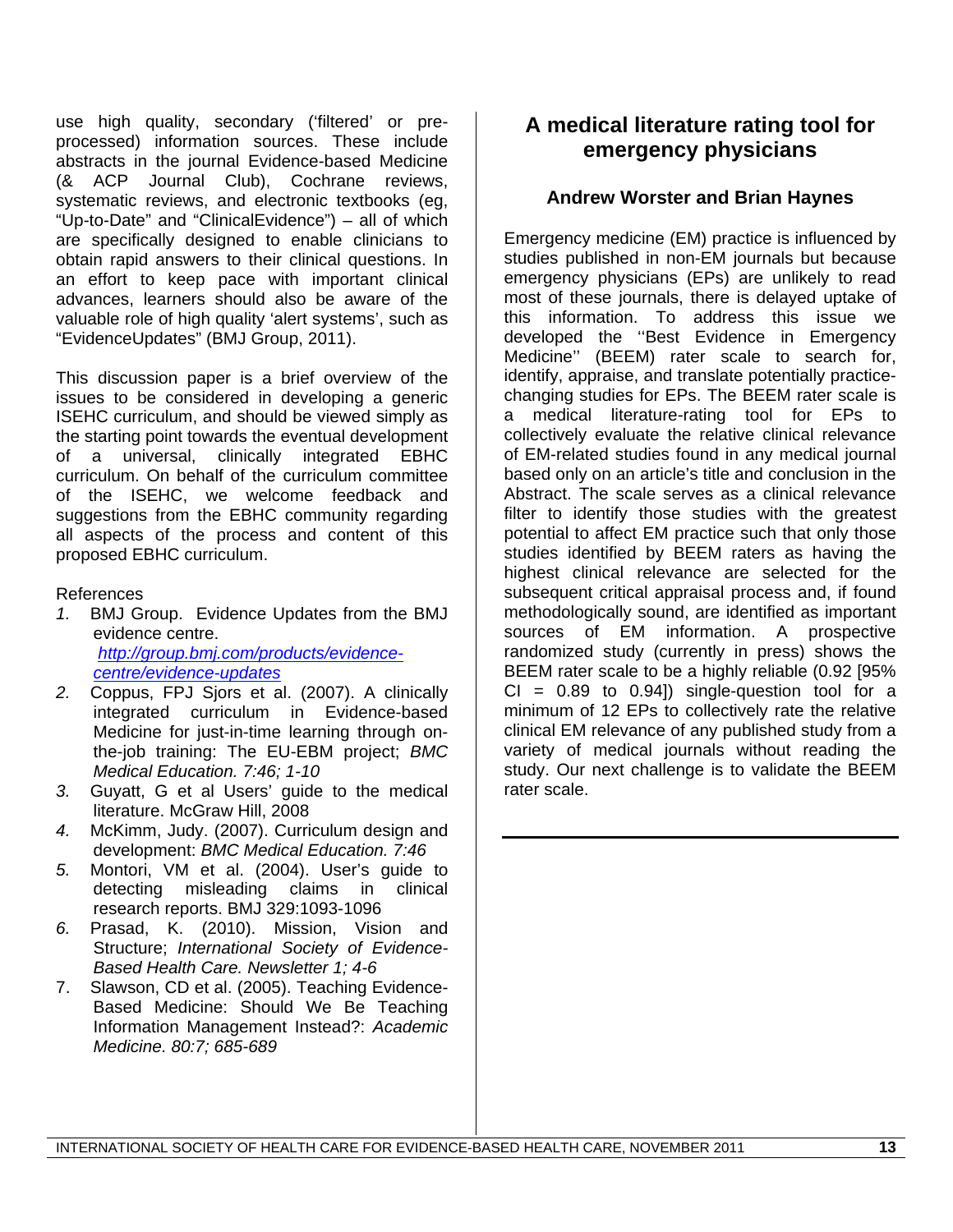# **Workshops & Conferences**

## **The TEACH (teaching evidence assimilation for collaborative healthcare) program**

### **Louise Falzon**

TEACH, which began in 2009, is an innovative annual 3 day workshop run by the New York Academy of Medicine Section on Evidence-based Health Care. The 3 track workshop links attendance to facilitated evidence-based quality improvement projects in participating centers and addresses 3 dimensions of evidence-based care:

- Guidelines
- Implementation
- Delivery to individual patients

The TEACH design emerged from collaborations between evidence-based medicine educators and pioneers in knowledge translation and comparative effectiveness research. <sup>1</sup> The conferences and workshops combine plenary sessions delivered by internationally recognized experts in the three track areas with interactive learning modalities centered around track-specific small group sessions. Attendees of the conferences include institutional delegations belonging to the same hospital, department, professional organization or research network. The delegations divide themselves across the different conference tracks, and, with the ongoing support of the TEACH faculty, return to their home centers to develop evidence-based care pathways linked to educational initiatives. Facilitation includes ongoing consultation with project leaders and special on-site workshops made possible through funding support by the US Agency for Healthcare Research and Quality.

TEACH is international, multidisciplinary and interspecialty, thus engaging a broad spectrum of professions, experience levels, and interests. Faculty are drawn from medical professionals, researchers, educators, nursing, and library sciences. Faculty and participants are largely from

North America but also include representation from Europe, Asia and South America. Small groups are assigned at least one experienced faculty member, one tutor trainee and one librarian tutor.

Participants in all three tracks have access to an interactive website for online learning prior to and during the workshop. Attendees from participating care centers retain ongoing access to the website, and to applications that facilitate the development of on-site care and training initiatives. Preliminary experience suggests that the perspectives of individuals engaged in clinical policy development, implementation of care pathways on a systems level, and decision making for individual patients are likely to be both different and exclusive of each other. Hence, guideline developers frequently resist the necessity of engaging the issues pertaining to rendering their products actionable and adaptable, while those responsible for implementing improvement policies and guidelines in specific care settings may be equally resistant to the need to critically engage the process of evidence retrieval and review. The TEACH conference uses an evolving model that both expands the domain of evidence-based care and subordinates it to a well defined approach to problem definition and delineation. <sup>2</sup> Use of the instructional website and other innovative aspects of the conference design seek to address both the cognitive and attitudinal aspects of this challenge.

The 2011 TEACH Program will be held in New York City from August 10-12. For further information, log onto our website at: www.ebmny.org. Please feel free to send any questions to: ebmny@nyam.org.

References

- 1. Lang E, Wyer P, Tabas J, Krishnan J. Educational and Research Advances Stemming From the 2007 Academic Emergency Medicine Consensus Conference in Knowledge Translation. *Acad Emerg Med* 2010;17:865- 869.
- 2. Silva SA, Charon R, Wyer PC. The Marriage of Evidence and Narrative: Scientific Nurturance Within Clinical Practice. *J Eval Clin Pract* 2011;17:585-593.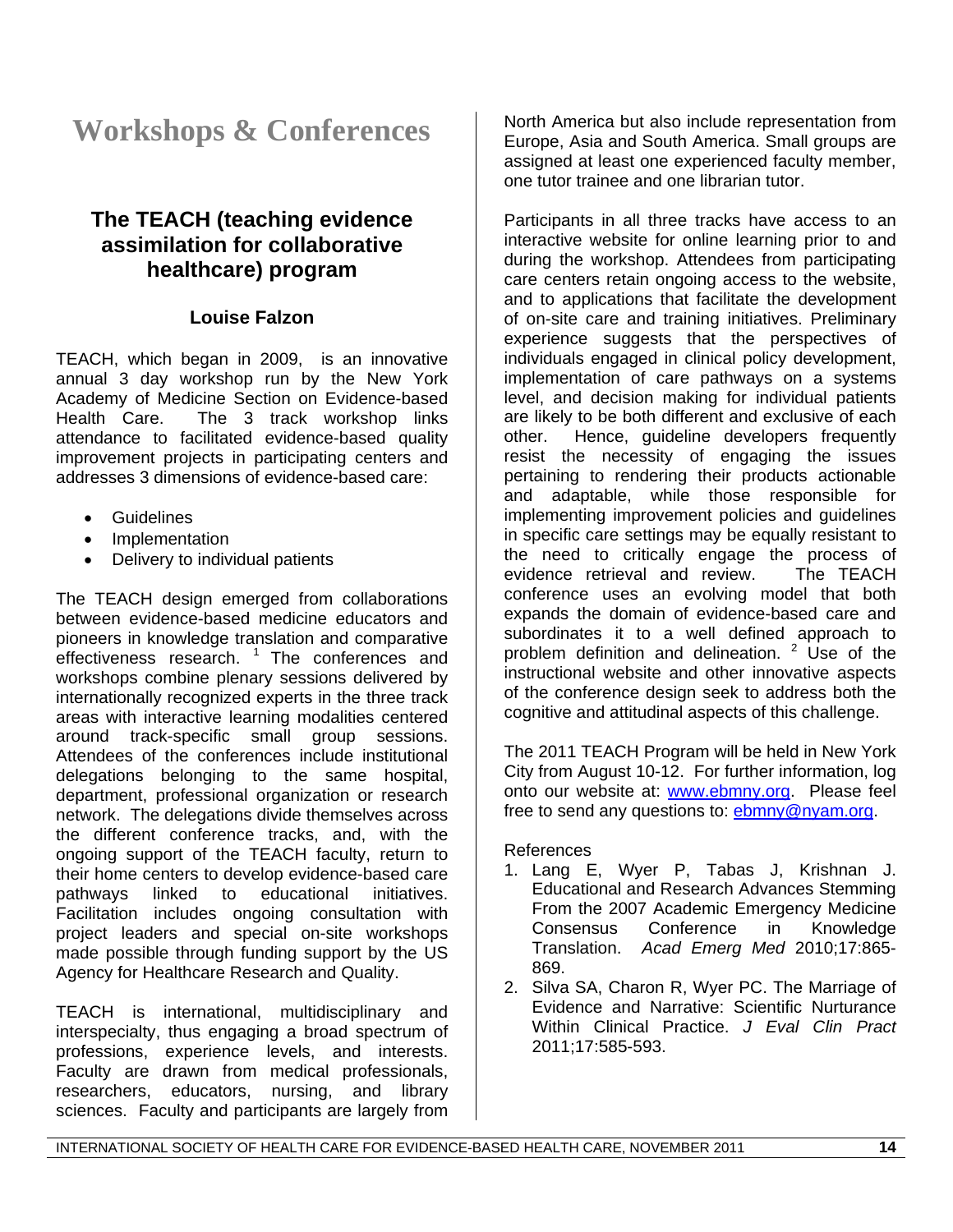First Announcement International Conference on Evidence-Based Healthcare **Inaugural Conference of the International Society for Evidence-Based Healthcare** *http://isehc.blogspot.com/* Dates: **October 2012**  Venue: **India Habitat Centre, New Delhi, India For more information, please contact:**  Dr. Kameshwar Prasad, Professor of Neurology & Director, Clinical Epidemiology Unit, All India Institute of Medical Sciences, New Delhi, India. insehc@gmail.com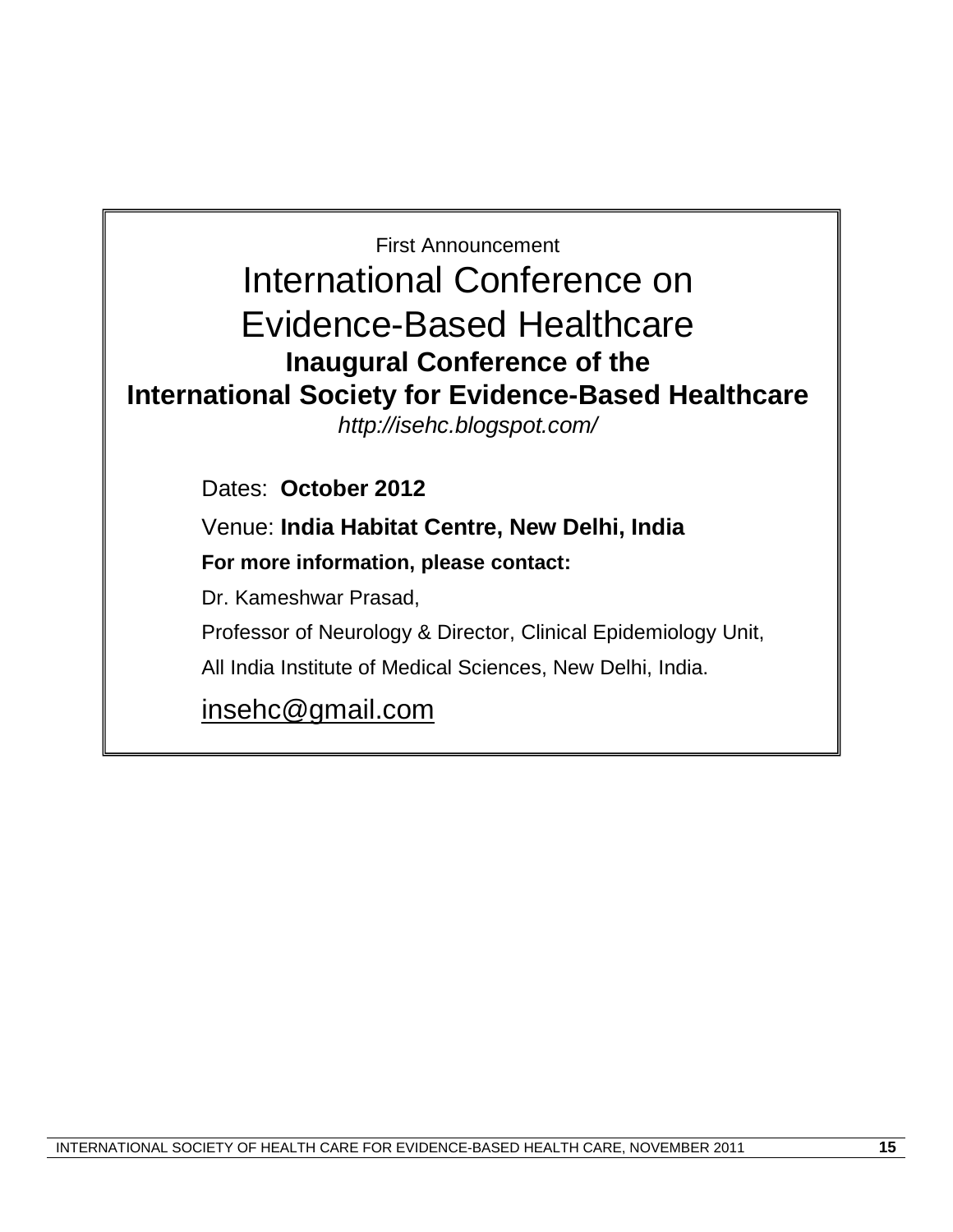## **GUEST CONTRIBUTORS**

**Gillian Bartlett Gillian.bartlett@mcgill.ca**

**Kasey Boehmer Boehmer.Kasey@mayo.edu**

**Hugo N Catalano hcatalano@fmed.uba.ar**

**David Chan davidhcchan@gmail.com**

**Martin Diaz MartinDiaz@hospitalaleman.com**

**Lisa Dolovich ldolovic@mcmaster.ca**

**Tarig Elraiyah Elraiyah.tarig@mayo.edu**

**Louise Falzon af2215@mail.cumc.columbia.edu**

**Molly Ferguson m-ferguson@northwestern.edu**

**Hertzel G. Gerstein gerstein@mcmaster.ca**

**Trisha Greenhalgh p.greenhalgh@qmul.ac.uk**

**Carlos Gonzalez Malla acordatedemimail@gmail.com**

**Gordon H. Guyatt guyatt@mcmaster.ca** **Brian Haynes bhaynes@mcmaster.ca**

**Steve Hollon Steven.d.hollon@vanderbilt.edu**

**Michelle Howard mhoward@mcmaster.ca**

**Arial Izcovich Hambp2008@gmail.com**

**Annie LeBlanc leblanc.annie@mayo.edu**

**Matias Manzotti mmanzotti@gmail.com**

**Craig M. Mellis Craig.mellis@sydney.edu.au**

**Victor Montori Montori.victor@mayo.edu**

**M. Hassan Murad Murad.Mohammad@mayo.edu**

**Mohammed Nabhan Nabhan.mohammed@mayo.edu**

**Kari Ruud Ruud.kari@mayo.edu**

**Bonnie Spring bspring@northwestern.edu**

**Geoff Wong grckwong@gmail.com**

**Andrew Worster worster@mcmaster.ca**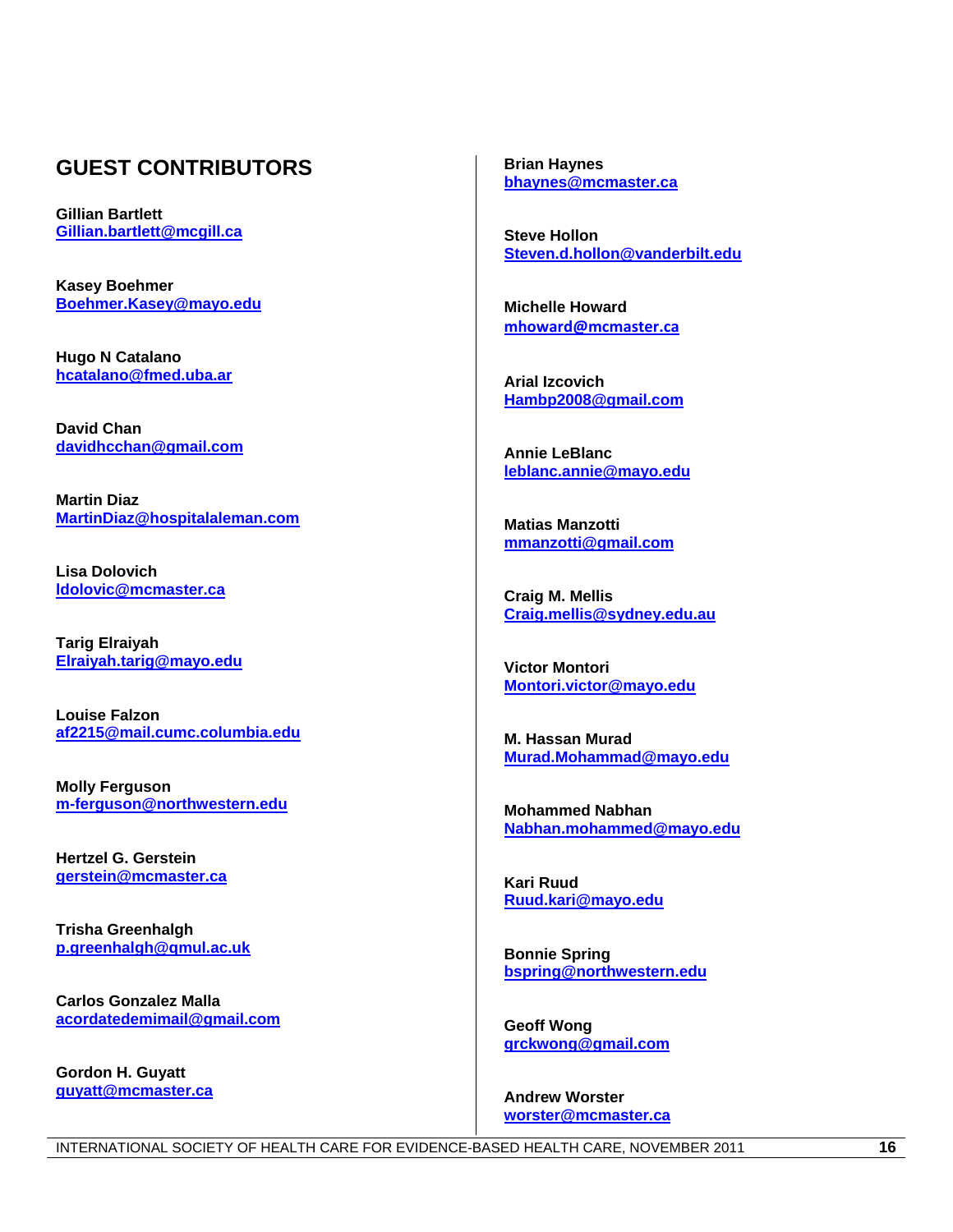## **EDITORS**

#### *Jason Busse*

Assistant Professor, Clinical Epidemiology & Biostatistics McMaster University, Faculty of Health Sciences Clinical Epidemiology & Biostatistics 1280 Main Street West, HSC-2C12 Hamilton, ON L8S 4K1 **j.busse@rogers.com**

#### *Paul Glasziou*

Professor of Evidence-Based Medicine Director of the Centre for Research in Evidence-Based Health Care, Bond University Qld, Australia 4229 **paul\_glasziou@bond.edu.au**

#### *Gordon Guyatt*

Professor, Clinical Epidemiology & Biostatistics McMaster University, Faculty of Health Sciences Clinical Epidemiology & Biostatistics 1280 Main Street West, HSC-2C12 Hamilton, ON L8S 4K1 **guyatt@mcmaster.ca**

## **EDITORIAL ASSISTANT**

#### *Deborah Maddock*

McMaster University, Faculty of Health Sciences Clinical Epidemiology & Biostatistics 1280 Main Street West, HSC-2C9 Hamilton, ON L8S 4K1 **maddock@mcmaster.ca**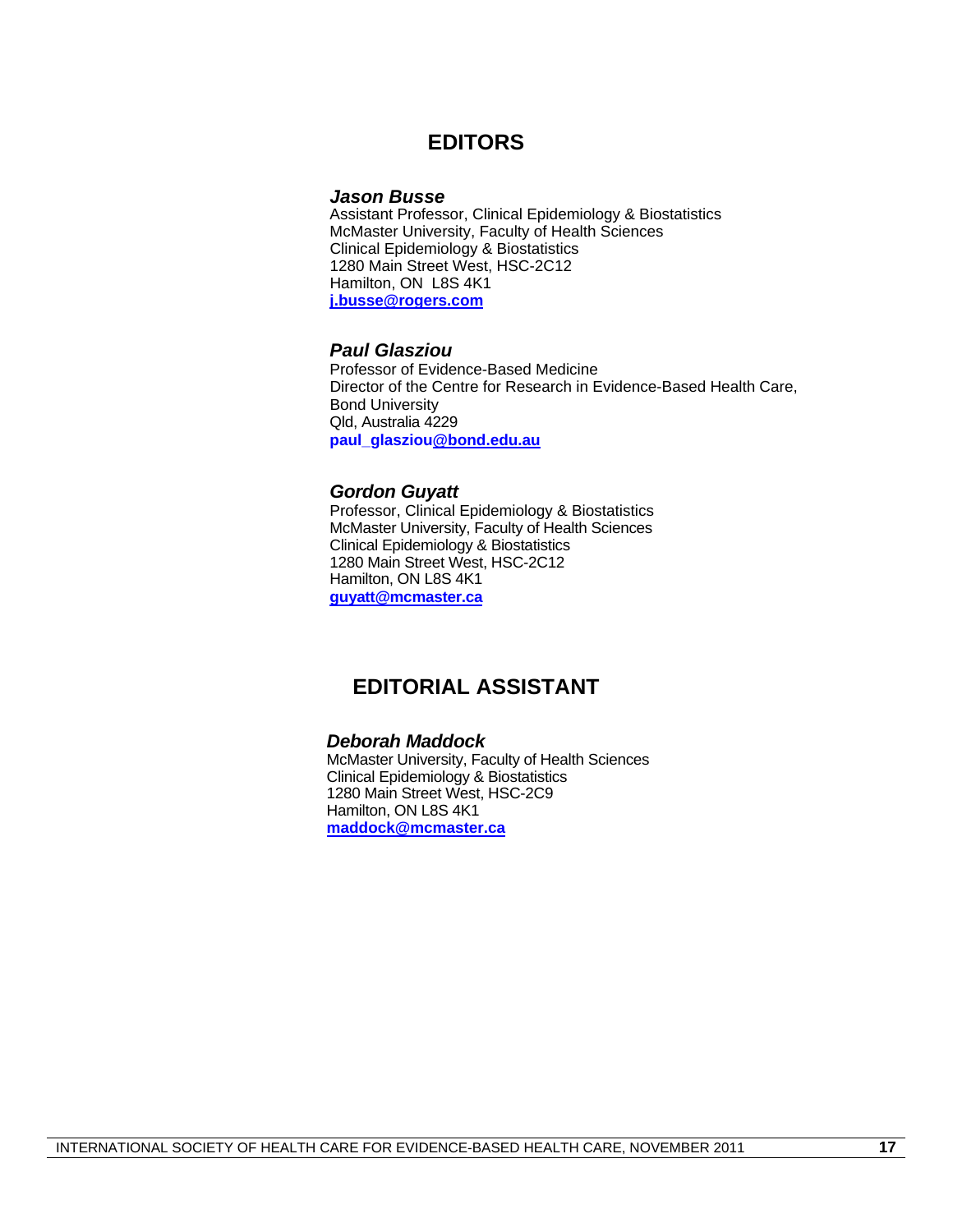

# **IMPROVING YOUR PRACTICE / TEACHING THROUGH EVIDENCE-BASED CLINICAL PRACTICE Monday, June 4th to Friday, June 8th , 2012**

medical literature. The second is designed for clinician educators interested in **enhancing their skills for teaching** the principles of evidence-based practice to others. Both workshops are tailored to faculty and community internists, hospitalists, and senior Come to McMaster, **the birthplace of evidence-based health-care**, to join in one of two closely related workshops. The first caters to clinicians who wish to **improve their clinical practice** through enhanced skills in reading, interpreting, and applying the

#### **What is Evidence-Based Clinical Practice / Evidence-Based Medicine?**

Evidence-based clinical practice (EBCP) is an approach to health-care practice that explicitly acknowledges the evidence that bears on each patient management decision, the strength of that evidence, the benefits and risk of alternative management strategies, and the role of patients' values and preferences in trading off those benefits and risks.

**Why Are Evidence and Values or Preferences Important?** Clinicians are confronted daily with questions about the interpretation of diagnostic tests, the harm associated with exposure to an agent, the prognosis of a disease in a specific patient, the effectiveness of a preventive or therapeutic intervention, and the relative costs and benefits associated with these decisions. Both clinicians and policy makers need to know whether the conclusions of a primary study or a systematic review are valid, and whether recommendations in clinical practice guidelines are sound.

Members of the Department of Clinical Epidemiology and Biostatistics at McMaster University, in collaboration with other colleagues trained in both medicine and in clinical epidemiology, have developed a set of **common sense** 

# **strategies to assist in the critical appraisal of evidence**.

They have also developed approaches to explicitly considering values and preferences in clinical decision-making, thereby encouraging the practice of EBCP.

**Workshop Objectives**

- Both streams: To help participants **advance their skills in critically appraising the literature**, and their skills in acknowledging and incorporating values and preferences in clinical decision making
- Fundamentals of EBCP stream: To acquire an understanding of common epidemiological concepts (e.g. interpreting hazard ratios, confidence intervals, critical appraisal of a systematic review) and advance their skills in using the literature for **quality assurance, improving practice, and judging comparative effectiveness** of health care interventions.
- Teaching EBCP stream: To help participants learn how to teach EBCP using a variety of educational models in different settings, with different types of learners.

#### **Workshop Format**

The workshop is offered as a one-week intensive course. Participants will be learning in **interactive small groups** led by clinical epidemiologists and practitioners from McMaster and other institutions. The workshop will consist of small and large group sessions, individual study time and opportunities for workshop participants to lead teaching sessions using their

own ideas, materials, and reflecting their own experiences. **Workshop Materials**

Prior to and during the workshop, participants will have on-line access to educational materials that include literature on critical appraisal and EBCP, the small group learning format, a set of clinical problems, JAMA evidence, and a variety of other EBCP aids.

#### **Why Come to McMaster University?**

McMaster University is not only the birthplace of evidencebased medicine, and has produced the definitive evidencebased health care texts. We also continue to lead the world in innovation and advances in EBHC practice and teaching. McMaster's workshop, running for more than 25 years, has provided the model for EBHC workshops throughout the world. Over this time, we have developed a cadre of the best EBHC educators in North America who return to the workshop year after year because of the intensely stimulating and educational environment. Come to experience the best in EBHC education!

#### **Travel, Facilities and Accommodation**

The workshop will be held at McMaster University. Upon confirmation of a definite placement in the workshop, you will receive a formal letter, access to the website and background and introductory materials will be provided with general information regarding specifics of the workshop, accommodation and travel. **TRAVEL AND ACCOMMODATION**

### **ARRANGEMENTS ARE THE RESPONSIBILITY OF THE**

**REGISTRANT**. Modest accommodation is available on campus. Other accommodations are available in city hotels, 10-30 minutes away by foot, bus or car.

#### **Registration Fees**

|                                                         | Cdn $$^*$   |  |
|---------------------------------------------------------|-------------|--|
| One member from an institution                          | \$2800      |  |
| Two members from an institution                         | \$2500 each |  |
| Three or more members from an institution 1 \$2200 each |             |  |
| Registration before December 31: \$200 fee reduction    |             |  |

\*Includes 13% Harmonized Sales Tax (HST # R119-035-988). Tuition includes all workshop materials, photocopying services, access to computer literature searching and dinner on the first and last evenings.

Please direct any inquiries to:

**Deborah Maddock**, EBCP Workshop Coordinator Telephone: (905) 525-9140 ext 22900<br>Fax: (905) 524-3841 Fax: (905) 524-3841 E-mail: maddock@mcmaster.ca

#### **Register on-line at: http://ebm.mcmaster.ca/online\_registration.html**